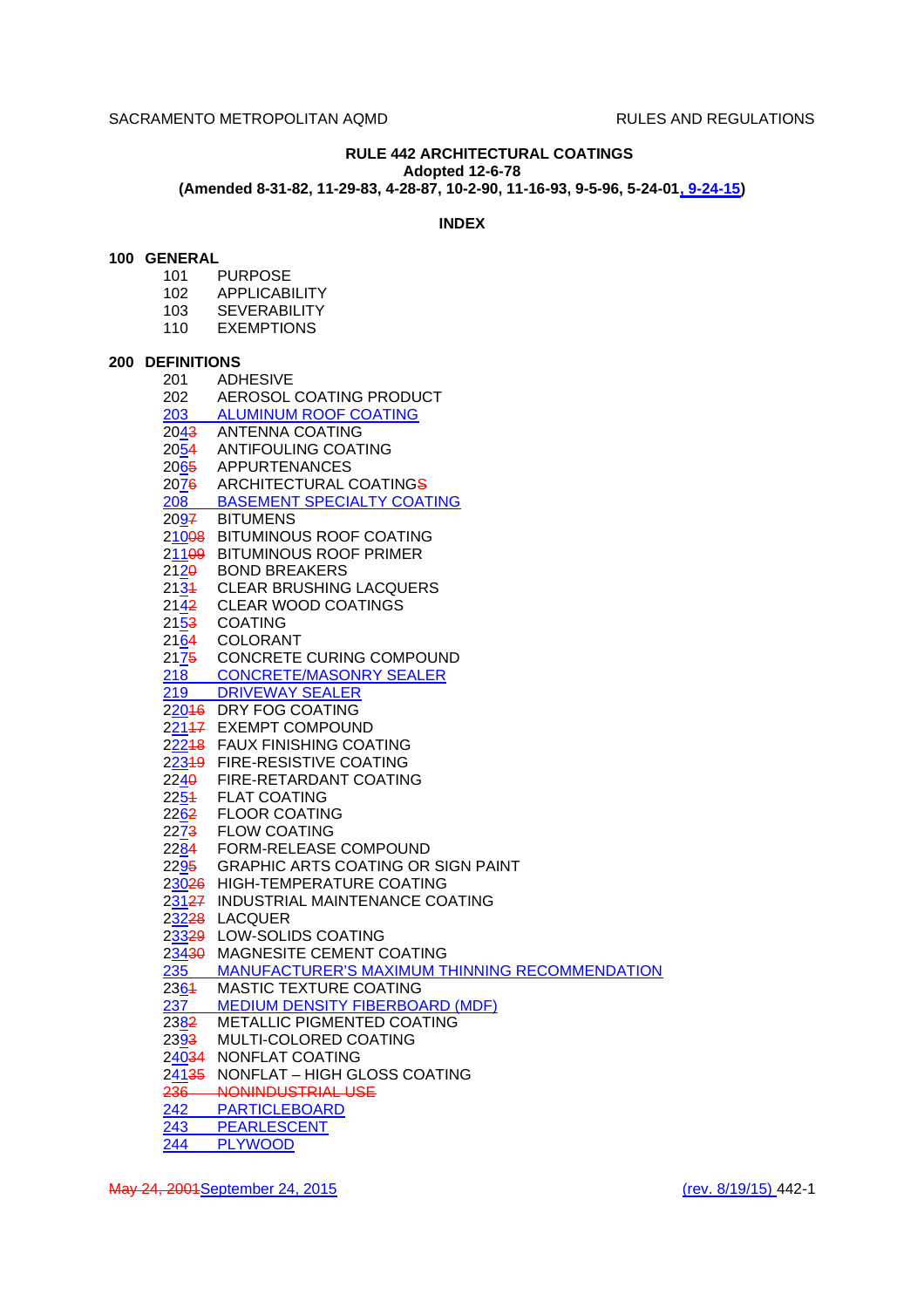|     | 24537 POST-CONSUMER COATING                           |
|-----|-------------------------------------------------------|
|     | 24638 PRE-TREATMENT WASH PRIMER                       |
|     |                                                       |
|     | 239 PRIMER<br>247 PRIMER, SEALER, AND UNDERCOATER     |
|     | 2480 QUICK-DRY ENAMEL                                 |
|     | 2494 QUICK-DRY PRIMER, SEALER AND UNDERCOATER         |
|     | 250 REACTIVE PENETRATING SEALER                       |
|     | 25142 RECYCLED COATING                                |
|     | 25243 RESIDENCE                                       |
|     | 25344 ROOF COATING                                    |
|     | 25445 RUST PREVENTATIVE COATING                       |
|     | 25546 SANDING SEALER                                  |
|     | 247 SEALER                                            |
|     | 25648 SECONDARY COATING (REWORK) INDUSTRIAL MATERIALS |
|     | 257 SEMITRANSPARENT COATING                           |
|     | 25849 SHELLAC                                         |
|     | 2590 SHOP APPLICATION                                 |
|     | 26054 SOLICIT                                         |
|     | 26152 SPECIALTY PRIMER, SEALER AND UNDERCOATER        |
|     | 26253 STAIN                                           |
|     | 263 STONE CONSOLIDANT                                 |
|     | 26454 SWIMMING POOL COATING                           |
|     | 255 SWIMMING POOL REPAIR AND MAINTENANCE COATING      |
|     | 26556 TEMPERATURE-INDICATOR SAFETY COATING            |
|     | $26657$ TINT BASE                                     |
|     | 26758 TRAFFIC MARKING COATING                         |
| 268 | TUB AND TILE REFINISH COATING                         |
|     | 259 UNDERCOATER                                       |
|     | 2690 VARNISH                                          |
|     | 270 VENEER                                            |
| 271 | <b>VIRGIN MATERIALS</b>                               |
|     | 27264 VOLATILE ORGANIC COMPOUND (VOC)                 |
| 273 | <b>VOC ACTUAL</b>                                     |
|     | 27462 VOC CONTENT                                     |
|     | 275 VOC REGULATORY                                    |
|     | 263 WATERPROOFING SEALER                              |
|     | 27664 WATERPROOFING CONCRETE/MASONRY SEALER           |
|     | 277 WATERPROOFING MEMBRANE                            |
| 278 | <b>WATERPROOFING SEALER</b>                           |
| 279 | <b>WOOD COATINGS</b>                                  |
|     | 28065 WOOD PRESERVATIVE                               |
| 281 | <b>WOOD SUBSTRATE</b>                                 |
| 282 | <b>ZINC-RICH PRIMER</b>                               |
|     |                                                       |

# **300 STANDARDS**

- 301 VOC CONTENT LIMITS
- 302 MOST RESTRICTIVE VOC LIMITS
- 303 SELL-THROUGH OF COATINGS
- 304 PAINTING PRACTICES
- 305 THINNING<br>306 RUST PRE
- 
- 306 RUST PREVENTATIVE COATINGS<br>307 COATINGS NOT LISTED IN SECTIO COATINGS NOT LISTED IN SECTION 301
- 
- 308 LACQUERS<br>309 EARLY COM 309 EARLY COMPLIANCE OPTION
- 309 AVERAGING COMPLIANCE OPTION

# **400 ADMINISTRATIVE REQUIREMENTS**

401 CONTAINER LABELING REQUIREMENTS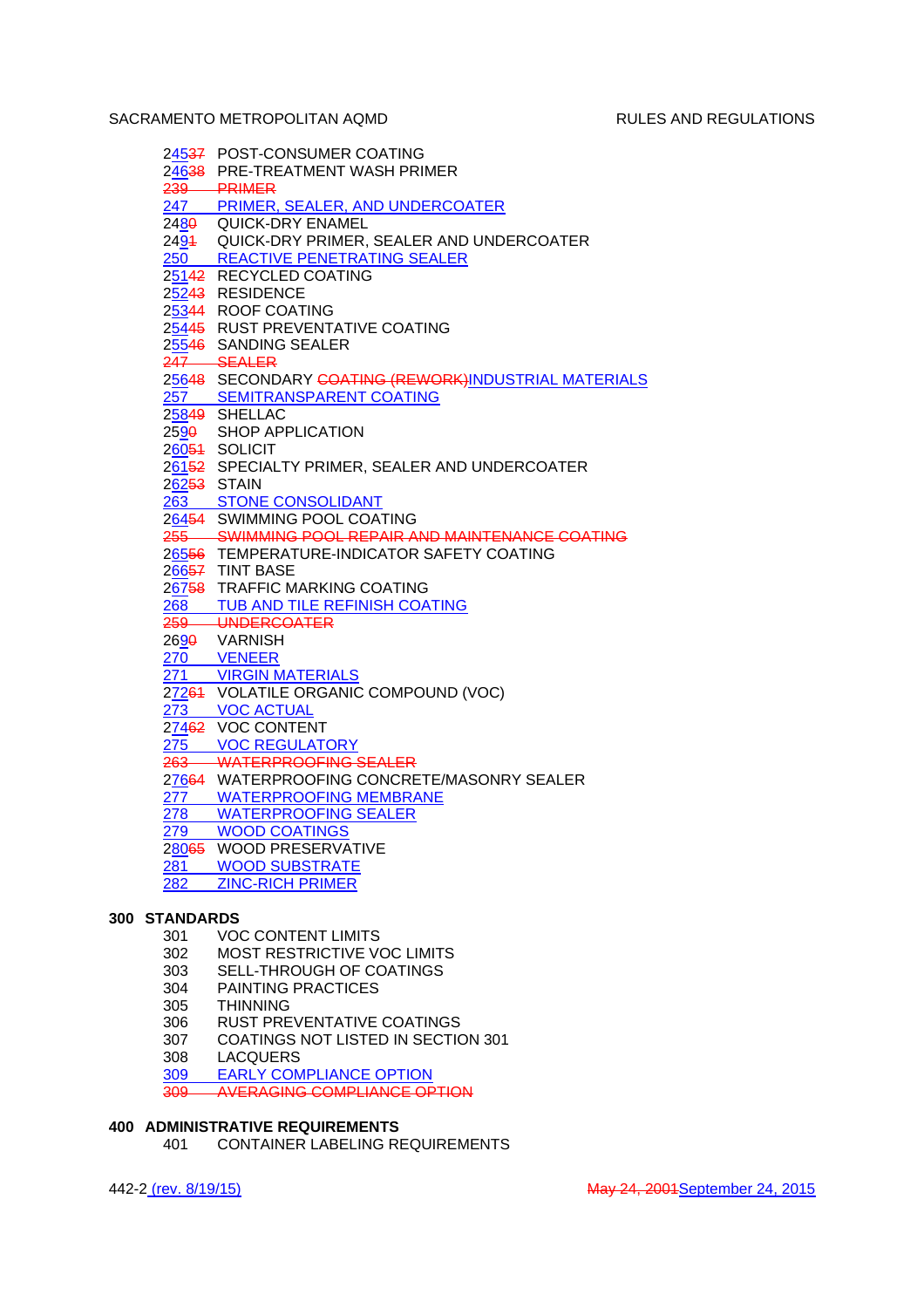## 402 CALCULATION OF VOC CONTENT

# **500 MONITORING AND RECORDS**

501 REPORTING REQUIREMENTS 502 TESTING PROCEDURE

APPENDIX A – AVERAGING PROVISION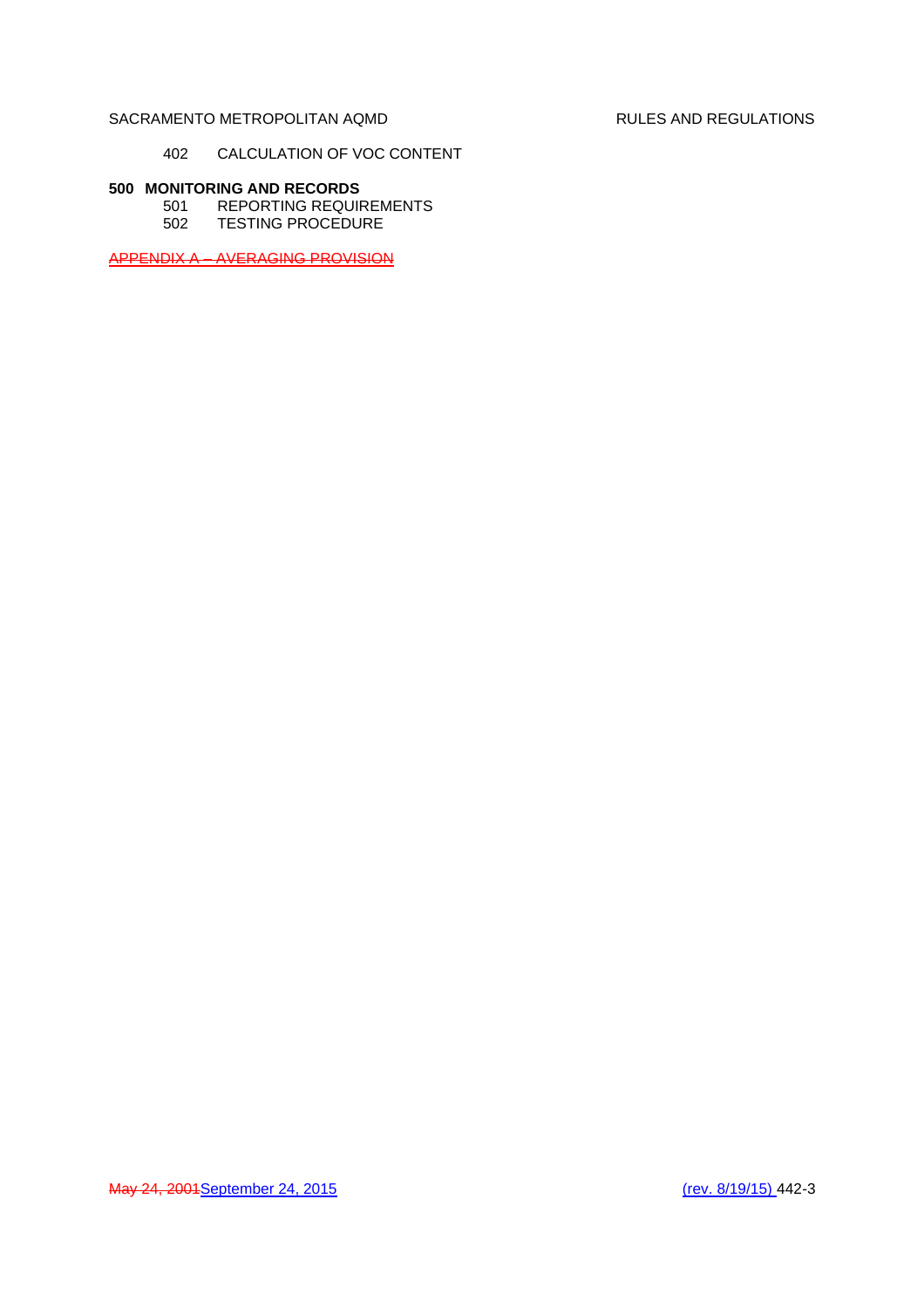#### **100 GENERAL**

- 101 **PURPOSE:** To limit the quantity emissions of volatile organic compounds infrom the use of architectural coatings supplied, sold, offered for sale, applied, solicited for application, or manufactured for use within the District.
- 102 **APPLICABILITY:** Except as provided in Section 110, this rule is applicable to any person who:

102.1 sSupplies, sells, or offers for sale, or manufacturers any architectural coating for use within the District; or

102.2 Manufactures, blends, or repackages any architectural coating for use within the District; or

102.23 , as well as any person who aApplies or solicits the application of any architectural coating within the District.;

- 103 **SEVERABILITY:** If a court of competent jurisdiction issues an order that any provision of this rule is invalid, it is the intent of the Board of Directors of the District that other provisions of this rule remain in full force and affect, to the extent allowed by law.
- 110 **EXEMPTIONS:** This rule does not apply to:
	- 110.1 Any architectural coating that is supplied, sold, offered for sale, or manufactured for use outside of the District or for shipment to other manufacturers for reformulation or repackaging;
	- 110.2 Any aerosol coating product; or
	- 110.3 With the exception of Section 501, aAny architectural coating that is sold in a container with a volume of one liter (1.057 quart) or less provided the following requirements are met:
		- a. The container is not bundled together to be sold as a unit that exceeds one liter (1.057 quarts), excluding containers packed together for shipping to a retail outlet.
		- b. The label or any other product literature does not suggest combining multiple containers so that the combination exceeds one liter (1.057 quarts).

## **200 DEFINITIONS**

- 201 **ADHESIVE:** Any chemical substance that is applied for the purpose of bonding two surfaces together other than by mechanical means.
- 202 **AEROSOL COATING PRODUCT:** A pressurized coating product containing pigments or resins that dispense product ingredients by means of a propellant, and is packaged in a disposable can for hand-held application, or for use in specialized equipment for ground traffic/marking applications.
- 203 **ALUMINUM ROOF COATING:** A coating labeled and formulated exclusively for application to roofs and containing at least 84 grams of elemental aluminum pigment per liter of coating (at least 0.7 pounds per gallon). Pigment content shall be determined in accordance with SCAQMD Method 318-95, incorporated by reference in Section 502.4.d.
- 2043 **ANTENNA COATING:** A coating labeled and formulated exclusively for application to equipment and associated structural appurtenances that are used to receive or transmit electromagnetic signals. (This definition will sunset on (six months after date of adoption) and any coating meeting this definition will be subject to the VOC content limit in Table 1 in Section 301 for the applicable category, except as provided in Section 302).
- 2054 **ANTIFOULING COATING:** A coating labeled and formulated for application to submerged stationary structures and their appurtenances to prevent or reduce the attachment of marine or freshwater biological organisms. To qualify as an antifouling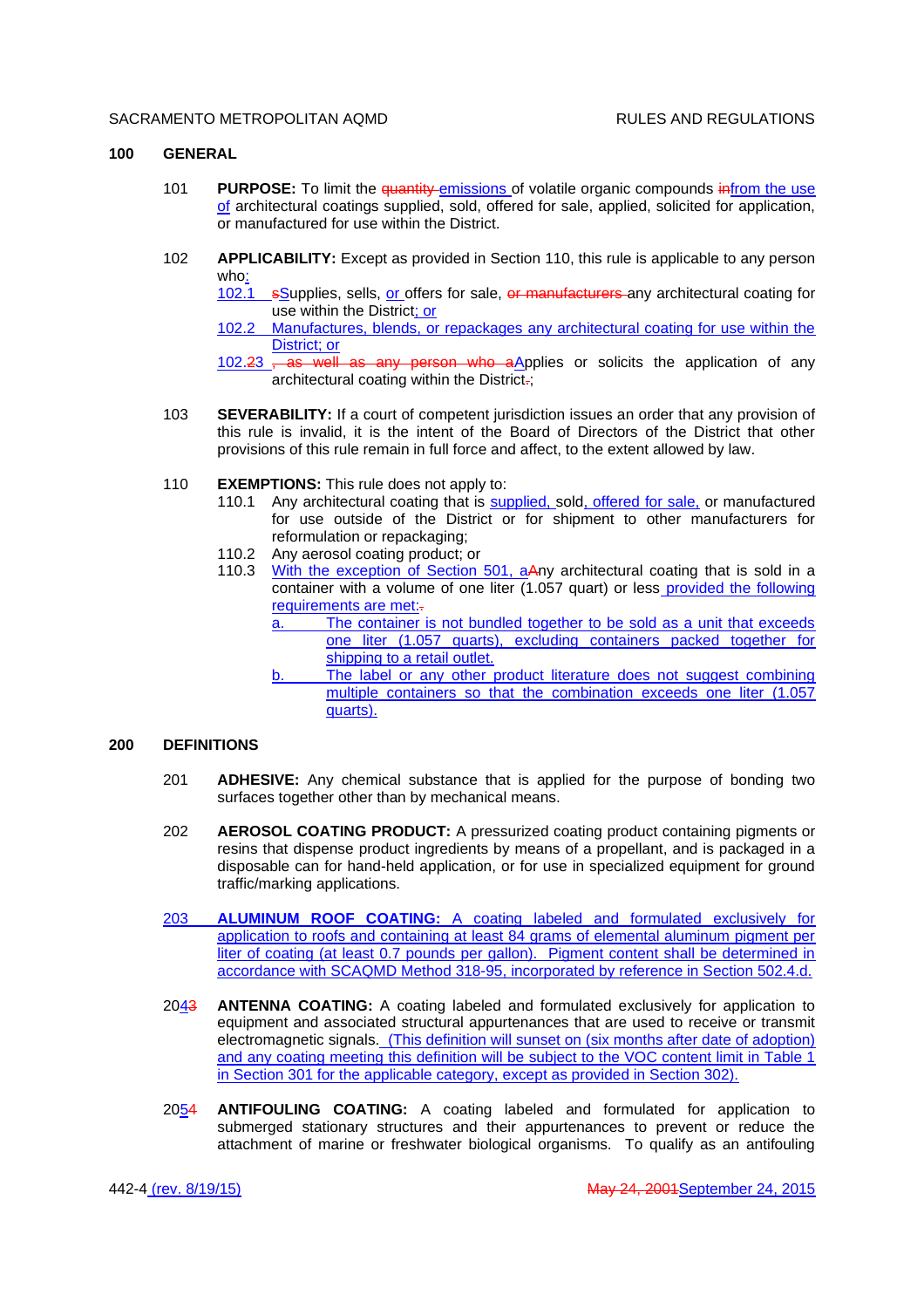coating, the coating must be registered with both the U.S. Environmental Protection Agency under the Federal Insecticide, Fungicide, and Rodenticide Act (7 U.S.C. Section 136, *et seq*.) and with the California Department of Pesticide Regulation. (This definition will sunset on (six months after date of adoption) and any coating meeting this definition will be subject to the VOC content limit in Table 1 in Section 301 for the applicable category, except as provided in Section 302).

- 2065 **APPURTENANCES:** Any accessory to a stationary structure coated at the site of installation, whether installed or detached, including, but not limited to: bathroom and kitchen fixtures; cabinets; concrete forms; doors; elevators; fences; hand railings; heating equipment, air conditioning equipment, and other fixed mechanical equipment or stationary tools; lampposts; partitions; pipes and piping systems; rain-gutters and downspouts; stairways, fixed ladders, catwalks, and fire escapes; and window screens.
- 2076 **ARCHITECTURAL COATING:** A coating to be applied to stationary structures and their appurtenances at the site of installation, to portable buildings at the site of installation, to pavements, or to curbs. Coatings applied in shop applications or to non-stationary structures such as airplanes, ships, boats, railcars, and automobiles, and adhesives are not considered architectural coatings for the purpose of this rule.
- 208 **BASEMENT SPECIALTY COATING:** A clear or opaque coating that is labeled and formulated for application to concrete and masonry surfaces to provide a hydrostatic seal for basements and other below-grade surfaces. Basement Specialty Coatings must meet the following criteria:
	- 208.1 The coating must be capable of withstanding at least 10 psi of hydrostatic pressure, as determined in accordance with ASTM Standard D7088-08, which is incorporated by reference in Section 502.4.n; and
	- 208.2 The coating must be resistant to mold and mildew growth and must achieve a microbial growth rating of 8 or more, as determined in accordance with ASTM D3273-12 and ASTM D3274-09e1, incorporated by reference in Section 502.4.t.
- 2097 **BITUMENS:** Black or brown materials including, but not limited to, asphalt, tar, pitch, and asphaltite that are soluble in carbon disulfide, consist mainly of hydrocarbons, and are obtained from natural deposits or as residues from the distillation of crude petroleum or coal.
- 21008 **BITUMINOUS ROOF COATING:** A coating which incorporates bitumens that is labeled and formulated exclusively for roofing.
- 21109 **BITUMINOUS ROOF PRIMER:** A primer which incorporates bitumens that is labeled and formulated exclusively for roofing and intended for the purpose of preparing a weathered or aged surface or improving the adhesion of subsequent surfacing components.
- 2120 **BOND BREAKERS:** A coating labeled and formulated for application between layers of concrete to prevent a freshly poured top layer of concrete from bonding to the layer over which it is poured.
- 2131 **CLEAR BRUSHING LACQUERS:** Clear wood finishes, excluding clear lacquer sanding sealers, formulated with nitrocellulose or synthetic resins to dry by solvent evaporation without chemical reaction and to provide a solid, protective film, which are intended exclusively for application by brush, and which are labeled as specified in Section 401.5. (This definition will sunset on (six months after date of adoption) and any coating meeting this definition will be subject to the VOC content limit in Table 1 in Section 301 for the applicable category, except as provided in Section 302).
- 2142 **CLEAR WOOD COATINGS:** Clear and semi-transparent coatings, including lacquers and varnishes, applied to wood substrates to provide a transparent or translucent solid film. (This definition will sunset on (six months after date of adoption) and any coating

May 24, 2001September 24, 2015 (rev. 8/19/15) 442-5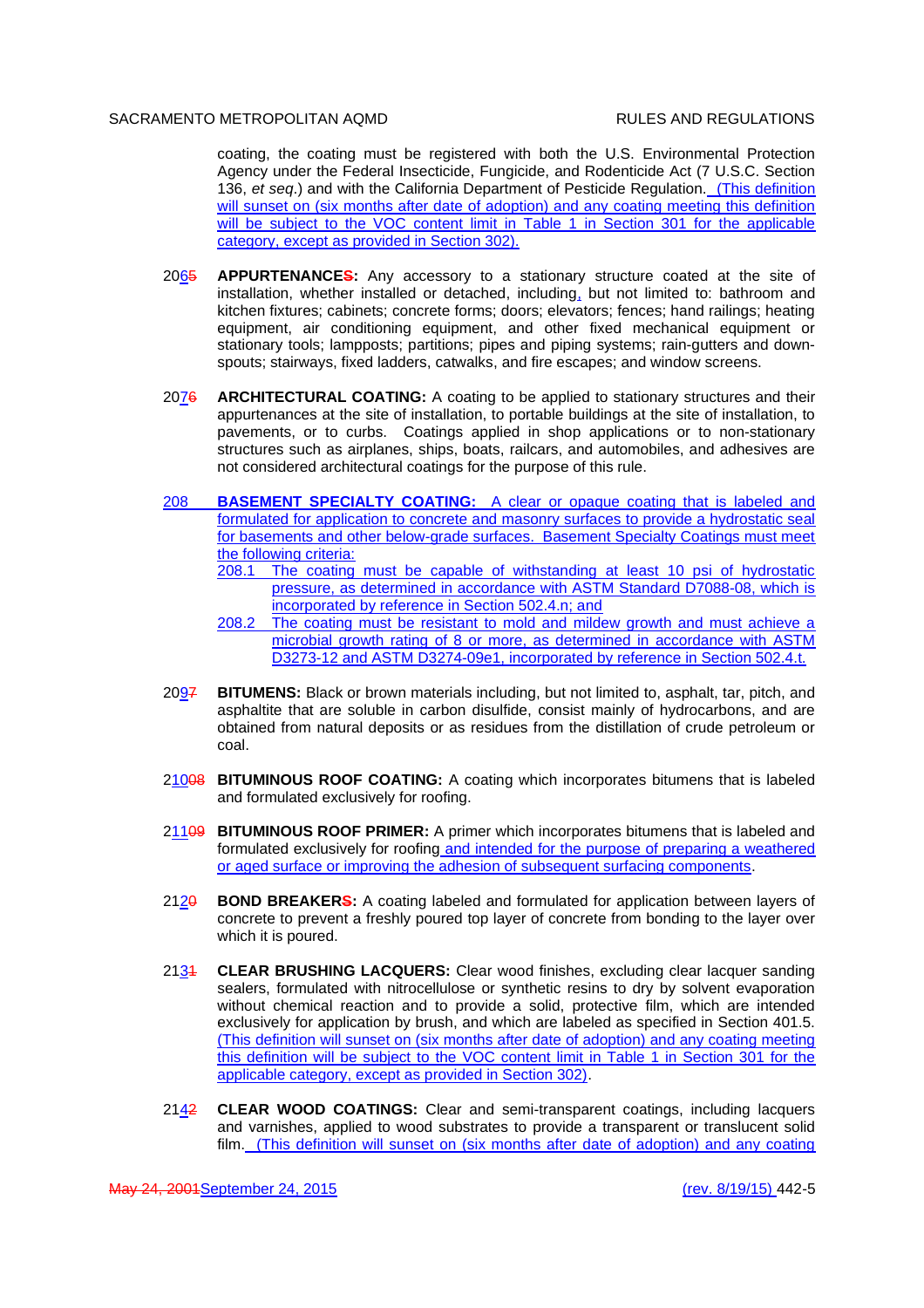meeting this definition will be subject to the VOC content limit in Table 1 in Section 301 for the applicable category, except as provided in Section 302).

- 2153 **COATING:** A material applied onto or impregnated into a substrate for protective, decorative, or functional purposes. Such materials include, but are not limited to, paints, varnishes, sealers, and stains.
- 2164 **COLORANT:** A concentrated pigment dispersion in water, solvent, and/or binder that is added to an architectural coating after packaging in sale units to produce the desired color.
- 2175 **CONCRETE CURING COMPOUND:** A coating labeled and formulated for application to freshly poured concrete to perform one of more of the following functions: 217.1  $r$ Retard the evaporation of water $\div$ ; or 217.2 Harden or dustproof the surface of freshly poured concrete.
- 218 **CONCRETE/MASONRY SEALER:** A clear or opaque coating that is labeled and formulated primarily for application to concrete and masonry surfaces to perform one or more of the following functions:
	- 218.1 Prevent penetration of water: or
	- 218.2 Provide resistance against abrasion, alkalis, acids, mildew, staining, or ultraviolet light; or
	- 218.3 Harden or dustproof the surface of aged or cured concrete.
- 219 **DRIVEWAY SEALER:** A coating labeled and formulated for application to worn asphalt driveway surfaces to perform one or more of the following functions:
	- 219.1 Fill cracks; or

219.2 Seal the surface to provide protection; or

- 219.3 Restore or preserve the appearance.
- 22016 **DRY FOG COATING:** A coating labeled and formulated only for spray application such that overspray droplets dry before subsequent contact with incidental surfaces in the vicinity of the surface coating activity.
- 22117 **EXEMPT COMPOUND:** For the purposes of this rule, "exempt compound" has the same meaning as in Rule 101—GENERAL PROVISIONS AND DEFINITIONS. Exempt compounds content of a coating shall be determined by South Coast Air Quality Management District Method 303-91 (Revised February 1993), incorporated by reference in Section 502.4.j.
- 22248 **FAUX FINISHING COATING:** A coating labeled and formulated to meet one or more of the following criteria:
	- 222.1 as a stain or A glaze or textured coating used to create artistic effects, including, but not limited to<sub> $\frac{1}{2}$ </sub> dirt, suede, old age, smoke damage, and simulated marble and wood grain-; or
	- 222.2 A decorative coating used to create a metallic, iridescent, or pearlescent appearance that contains at least 48 grams of pearlescent mica pigment or other iridescent pigment per liter of coating as applied (at least 0.4 pounds per gallon); or
	- 222.3 A decorative coating used to create a metallic appearance that contains less than 48 grams of elemental metallic pigment per liter of coating as applied (less than 0.4 pounds per gallon), when tested in accordance with SCAQMD Method 318-95, incorporated by reference in Section 502.4.d; or
	- 222.4 A decorative coating used to create a metallic appearance that contains greater than 48 grams of elemental metallic pigment per liter of coating as applied (greater than 0.4 pounds per gallon) and which requires a clear topcoat to prevent the degradation of the finish under normal use conditions. The metallic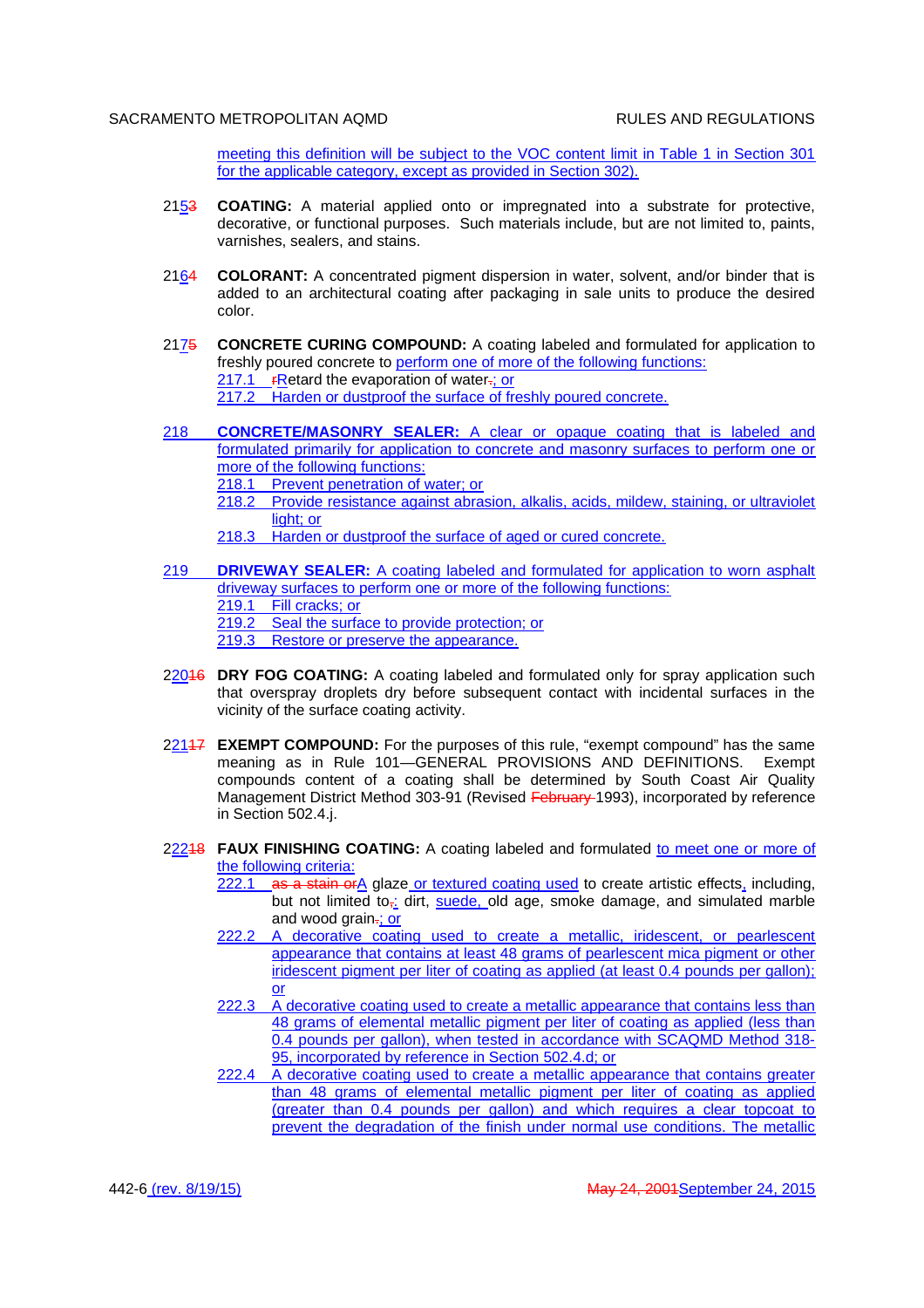pigment content shall be determined in accordance with SCAQMD Method 318- 95, incorporated by reference in Section 502.4.d; or

- 222.5 A clear topcoat to seal and protect a Faux Finishing coating that meets the requirements of Section 222.1, 222.2, 222.3, or 222.4. These clear topcoats must be sold and used solely as part of a Faux Finish coating system, and must be labeled in accordance with Section 401.10.
- 22319 **FIRE-RESISTIVE COATING:** An opaque coating labeled and formulated to protect the structural integrity by increasing the fire endurance of interior or exterior steel and other structural materials,. The Fire Resistive category includes sprayed fire resistive materials and intumescent fire resistive coatings that are used to bring that has been fire tested and rated by a testing agency approved by building code officials for use in bringing assemblies of structural materials into compliance with federal, state, and local building code requirements. The fire-resistive coating and the testing agency must be approved by building code officials. The fire-resistant coating Fire Resistive coatings shall be tested in accordance with ASTM Designation E-119-9812 $a$ , incorporated by reference in Section 502.4.b. Fire Resistive coatings and testing agencies must be approved by building code officials.
- 2240 **FIRE-RETARDANT COATING:** A coating labeled and formulated to retard ignition and flame spread, that has been fire tested and rated by a testing agency approved by building code officials for use in bringing building and construction materials into compliance with federal, state, and local building code requirements. The fire-retardant coating and the testing agency must be approved by building code officials. The fireretardant coating shall be tested in accordance with ASTM Designation E-84-9913a, incorporated by reference in Section 502.4.a. (This definition will sunset on (six months after date of adoption) and any coating meeting this definition will be subject to the VOC content limit in Table 1 in Section 301 for the applicable category, except as provided in Section 302).
- 2251 **FLAT COATING:** A coating that is not defined under any other definition in this rule and that registers gloss less than 15 on an 85-degree meter or less than 5 on a 60-degree meter according to ASTM Designation D-523-89 (1999)08, incorporated by reference in Section 502.4.c.
- 2262 **FLOOR COATING:** An opaque coating that is labeled and formulated for application to flooring, including, but not limited to, decks, porches, steps, garage floors, and other horizontal surfaces which may be subject to foot traffic.
- 2273 **FLOW COATING:** A coating labeled and formulated exclusively for use by electric power companies or their subcontractors to maintain the protective coating systems present on utility transformer units. (This definition will sunset on (six months after date of adoption) and any coating meeting this definition will be subject to the VOC content limit in Table 1 in Section 301 for the applicable category, except as provided in Section 302).
- 2284 **FORM-RELEASE COMPOUND:** A coating labeled and formulated for application to a concrete form to prevent the freshly poured concrete from bonding to the form. The form may consist of wood, metal, or some other-material other than concrete.
- 2295 **GRAPHIC ARTS COATING OR SIGN PAINT:** A coating labeled and formulated for hand-application by artists using brush, airbrush, or roller techniques to indoor and outdoor signs (excluding structural components) and murals, including lettering enamels, poster colors, copy blockers, and bulletin enamels.
- 23026 **HIGH-TEMPERATURE COATING:** A high performance coating labeled and formulated for application to substrates exposed continuously or intermittently to temperatures above  $204^{\circ}$ C (400 $^{\circ}$ F).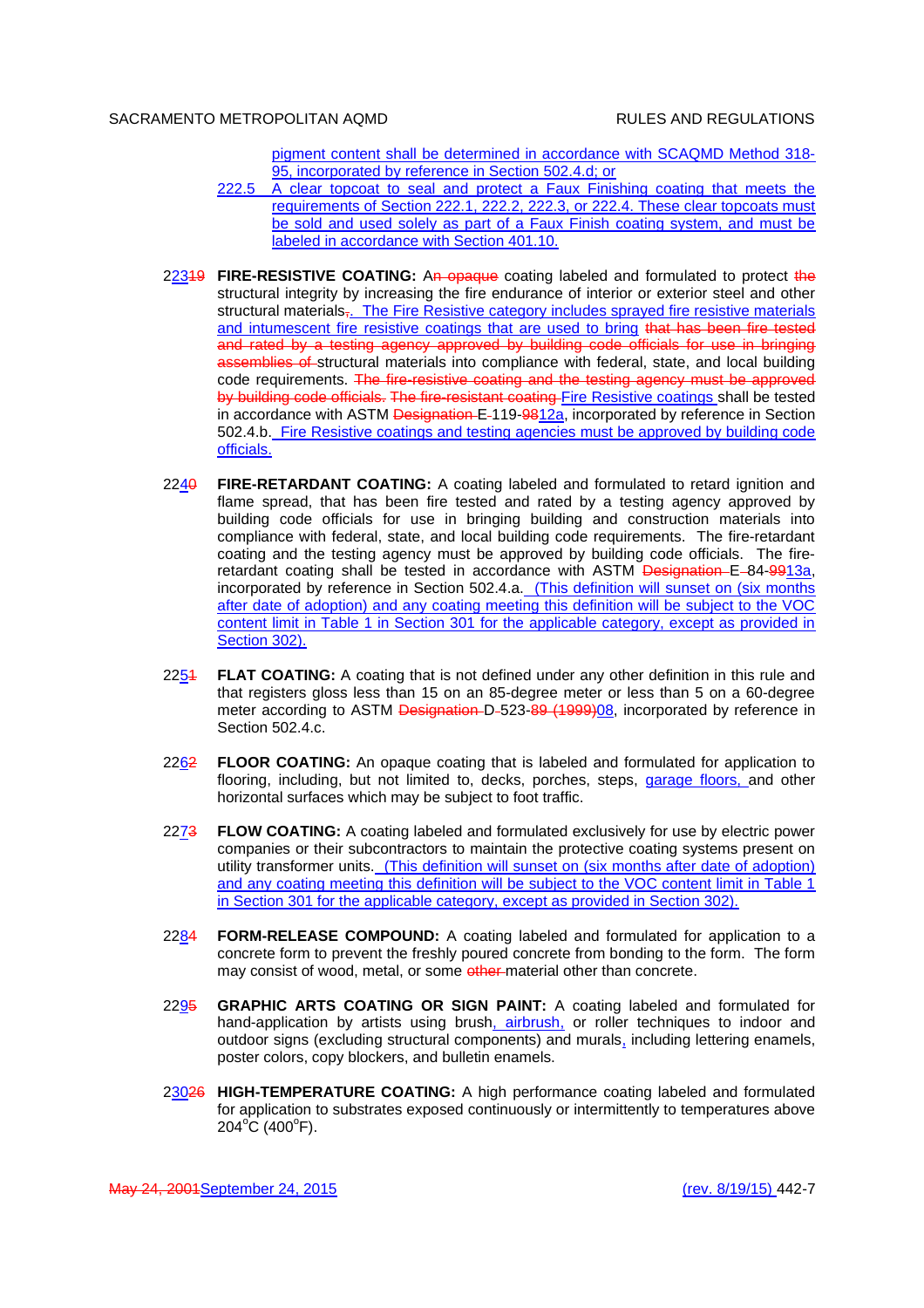- 23127 **INDUSTRIAL MAINTENANCE COATING:** A high performance architectural coating, including primers, sealers, undercoaters, intermediate coats, and topcoats, formulated for application to substrates, including floors, exposed to one or more of the following extreme environmental conditions listed in Sections 23127.1 through 23127.5, and labeled as specified in Section 401.4:
	- 23127.1 Immersion in water, wastewater, or chemical solutions (aqueous and non-aqueous solutions), or chronic exposure of interior surfaces to moisture condensation; or
	- 23127.2 Acute or chronic exposure to corrosive, caustic, or acidic agents, or to chemicals, chemical fumes, or chemical mixtures or solutions; or
	- 23127.3 Repeated Frequent exposure to temperatures above 121<sup>°</sup>C (250<sup>°</sup>F); or
	- 23127.4 Repeated (frequent)Frequent heavy abrasion, including mechanical wear and repeated (frequent) scrubbing with industrial solvents, cleansers, or scouring agents; or
	- 23127.5 Exterior exposure of metal structures and structural components.
- 23228 **LACQUER:** A clear or opaque wood coating, including clear lacquer sanding sealers, formulated with cellulosic or synthetic resins to dry by evaporation without chemical reaction and to provide a solid, protective film. (This definition will sunset on (six months after date of adoption) and any coating meeting this definition will be subject to the VOC content limit in Table 1 in Section 301 for the applicable category, except as provided in Section 302).
- 23329 **LOW-SOLIDS COATING:** A coating containing 0.12 kilogram or less of solids per liter (1 pound or less of solids per gallon) of coating material as recommended for application by the manufacturer. The VOC content for Low Solids Coatings shall be calculated in accordance with Section 402.2.
- 23430 **MAGNESITE CEMENT COATING:** A coatings labeled and formulated for application to magnesite cement decking to protect the magnesite cement substrate from erosion by water.
- 235 **MANUFACTURER'S MAXIMUM THINNING RECOMMENDATION:** The maximum recommendation for thinning that is indicated on the label or lid of the coating container.
- 2361 **MASTIC TEXTURE COATING:** A coatings labeled and formulated to cover holes and minor cracks and to conceal surface irregularities, and is applied in a single coat of at least 10 mils (at least 0.010 inch) dry film thickness.
- 237 **MEDIUM DENSITY FIBERBOARD (MDF):** A composite wood product, panel, molding, or other building material composed of cellulosic fibers (usually wood) made by dry forming and pressing of a resinated fiber mat.
- 2382 **METALLIC PIGMENTED COATING:** A coating containing that is labeled and formulated to provide a metallic appearance. Metallic Pigmented coatings must contain at least 48 grams of elemental metallic pigment (excluding zinc) per liter of coating as applied (at least 0.4 pounds per gallon), when tested in accordance with South Coast Air Quality Management District Method 318-95, incorporated by reference in Section 502.4.d. The Metallic Pigmented Coating category does not include coatings applied to roofs or Zinc-Rich Primers.
- 2393 **MULTI-COLOR COATING:** A coating that is packaged in a single container and that is labeled and formulated to exhibits more than one color when applied in a single coat.
- 24034 **NONFLAT COATING:** A coating that is not defined under any other definition in this rule and that registers a gloss of 15 or greater on an 85-degree meter and 5 or greater on a 60-degree meter according to ASTM Designation D-523-89 (1999), 08 incorporated by reference in Section 502.4.c.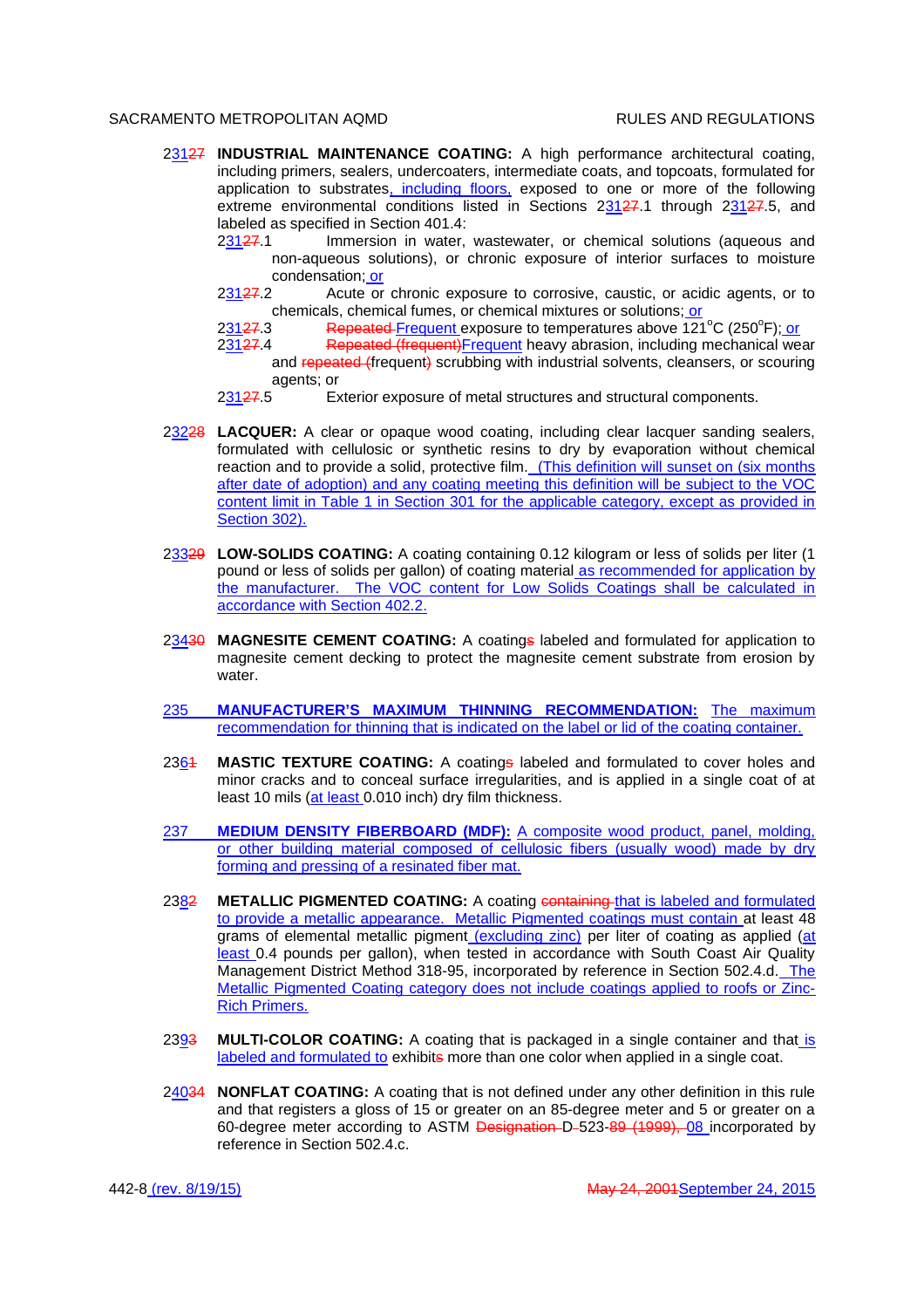- 24135 **NONFLAT HIGH GLOSS COATING:** A nonflat coating that registers a gloss of 70 or above greater on a 60 degree meter according to ASTM Designation D-523-89 (1999), 08 incorporated by reference in Section 502.4.c. Nonflat – High Gloss coatings must be labeled in accordance with Section 401.9.
- 236 **NONINDUSTRIAL USE:** Nonindustrial use means any use of architectural coatings except in the construction or maintenance of any of the following: facilities used in the manufacturing of goods and commodities; transportation infrastructure, including highways, bridges, airports and railroads; facilities used in mining activities, including petroleum extraction; and utilities infrastructure, including power generation and distribution, and water treatment and distribution systems.
- 242 **PARTICLEBOARD:** A composite wood product panel, molding, or other building material composed of cellulosic material (usually wood) in the form of discrete particles, as distinguished from fibers, flakes, or strands, which are pressed together with resin.
- 243 **PEARLESCENT:** Exhibiting various colors depending on the angles of illumination and viewing, as observed in mother-of-pearl.
- 244 **PLYWOOD:** A panel product consisting of layers of wood veneers or composite core pressed together with resin. Plywood includes panel products made by either hot or cold pressing (with resin) veneers to a platform.
- 24537 **POST-CONSUMER COATING:** A finished coating that would have been disposed of in a landfill, having completed its usefulness to a consumer, and does not include manufacturing wastesFinished coatings generated by a business or consumer that have served their intended end uses, and are recovered from or otherwise diverted from the waste stream for the purpose of recycling.
- 24638 **PRE-TREATMENT WASH PRIMER:** A primer that contains a minimum of 0.5 percent by acid, by weight, when tested in accordance with ASTM Designation D-1613-9606(2012), incorporated by reference in Section 502.4.e, that is labeled and formulated for application directly to bare metal surfaces to provide corrosion resistance and to promote adhesion of subsequent topcoats.
- 239 **PRIMER:** A coating labeled and formulated for application to a substrate to provide a firm bond between the substrate and subsequent coats.
- 2479 **PRIMER, SEALER, AND UNDERCOATER:** A coating labeled and formulated for one or more of the following purposes:
	- 247.1 To provide a firm bond between the substrate and the subsequent coatings; or 247.2 To prevent subsequent coatings from being absorbed by the substrate; or
		- To prevent subsequent coatings from being absorbed by the substrate; or
	- 247.3 To prevent harm to subsequent coatings by materials in the substrate; or
	- 247.4 To provide a smooth surface for the subsequent application of coatings; or
	- 247.5 To provide a clear finish coat to seal the substrate; or
	- 247.6 To block materials from penetrating into or leaching out of a substrate.
- 2480 **QUICK-DRY ENAMEL:** A nonflat coating that is labeled as specified in Section 401.8 and that is formulated to have the following characteristics:
	- 2480.1 Is capable of being applied directly from the container under normal conditions with ambient temperatures between 16 and  $27^{\circ}$ C (60 and 80 $^{\circ}$ F);
	- 2480.2 When tested in accordance with ASTM Designation D-1640-9503(2009), incorporated by reference in Section 502.4.f., sets to touch in 2 hours or less, is tack free in 4 hours or less, and dries hard in 8 hours or less by the mechanical test method; and
	- $2480.3$  Has a dried film gloss of 70 or above on a 60 degree meter.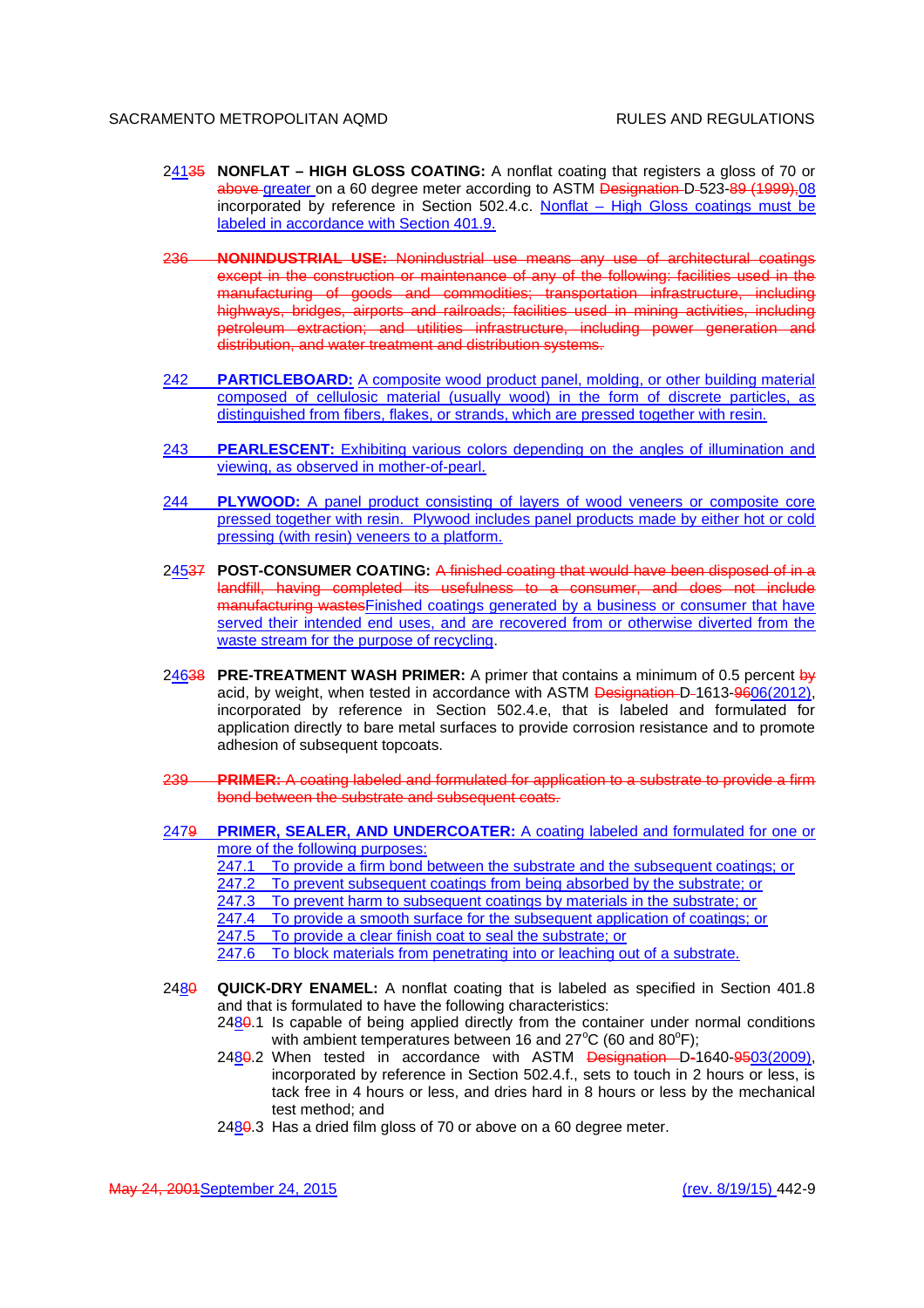(This definition will sunset on (six months after date of adoption) and any coating meeting this definition will be subject to the VOC content limit in Table 1 in Section 301 for the applicable category, except as provided in Section 302).

- 2494 **QUICK DRY PRIMER, SEALER AND UNDERCOATER:** A primer, sealer or undercoater that is dry to the touch in 30 minutes and can be recoated in 2 hours when tested in accordance with ASTM Designation D1640-9503(2009), incorporated by reference in Section 502.4.f. (This definition will sunset on (six months after date of adoption) and any coating meeting this definition will be subject to the VOC content limit in Table 1 in Section 301 for the applicable category, except as provided in Section 302).
- 250 **REACTIVE PENETRATING SEALER:** A clear or pigmented coating that is labeled and formulated for application to above-grade concrete and masonry substrates to provide protection from water and waterborne contaminants, including but not limited to, alkalis, acids, and salts. Reactive Penetrating Sealers must penetrate into concrete and masonry substrates and chemically react to form covalent bonds with naturally occurring minerals in the substrate. Reactive Penetrating Sealers line the pores of concrete and masonry substrates with a hydrophobic coating, but do not form a surface film. Reactive Penetrating Sealers must meet all of the following criteria:
	- 250.1 The Reactive Penetrating Sealer must improve water repellency at least 80 percent after application on a concrete or masonry substrate. This performance must be verified on standardized test specimens, in accordance with one or more of the following standards, incorporated by reference in Section 502.4.u: ASTM C67-12, ASTM C97/C97M-09, or ASTM C140-13; and
	- 250.2 The Reactive Penetrating Sealer must not reduce the water vapor transmission rate by more than 2 percent after application on a concrete or masonry substrate. This performance must be verified on standardized test specimens, in accordance with ASTM E96/E96M-12, incorporated by reference in Section 502.4.v; and
	- 250.3 Products labeled and formulated for vehicular traffic surface chloride screening applications must meet the performance criteria listed in the National Cooperative Highway Research Report 244 (1981), incorporated by reference in Section 502.4.w; and

Reactive Penetrating Sealers must be labeled in accordance with Section 401.11.

- 25142 **RECYCLED COATING:** An architectural coating formulated such that not less than 50 percent of the total weight consists of secondary and post-consumer coating, with not less than 10 percent of the total weight consisting of post-consumer coatingit contains a minimum of 50% by volume post-consumer coating, with a maximum of 50% by volume secondary industrial materials or virgin materials.
- 25243 **RESIDENTIAL:** Areas where people reside or lodge, including, but not limited to, single and multiple family dwellings, condominiums, mobile homes, apartment complexes, motels, and hotels.
- 25344 **ROOF COATING:** A non-bituminous coating labeled and formulated exclusively for application to roofs for the primary purpose of preventing  $\frac{W}{\sqrt{GM}}$  penetration, of the substrate by water or reflecting heat and ultraviolet light, or reflecting solar radiation. Metallic pigmented roof coatings which qualify as Metallic Pigmented Coating shall not be considered to be in this category, but shall be considered to be in the Metallic Pigmented Coating category.
- 25445 **RUST PREVENTATIVE COATING:** A coating formulated exclusively for nonindustrial use to prevent the corrosion of metal surfaces for one or more of the following applications: and labeled as specified in Section 401.6. 254.1 Direct-to-metal coating; or 254.2 Coating intended for application over rusty, previously coated surfaces.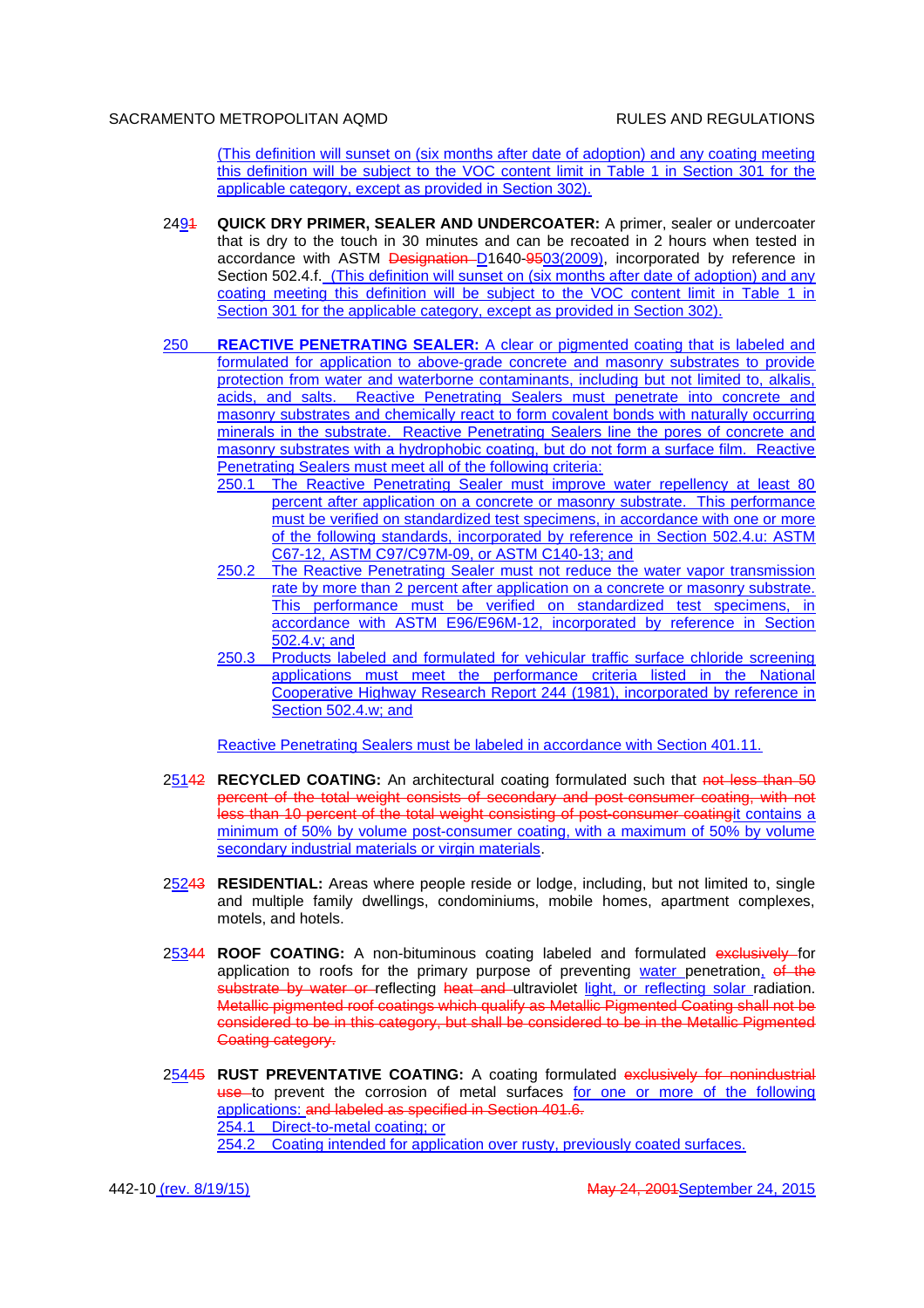The Rust Preventative category does not include the following: 254.3 Coatings that are required to be applied as a topcoat over a primer; or 254.4 Coatings that are intended for use on wood or any other non-metallic surface.

Rust Preventative coatings are for metal substrates only and must be labeled as such, in accordance with the labeling requirements in Section 401.6.

- 25546 **SANDING SEALER:** A clear or semi-transparent wood coating labeled and formulated for application to bare wood to seal the wood and to provide a coat that can be abraded to create a smooth surface for subsequent applications of coatings. A sanding sealer that also meets the definition of a lacquer is not included in this category, but is included in the lacquer category. (This definition will sunset on (six months after date of adoption) and any coating meeting this definition will be subject to the VOC content limit in Table 1 in Section 301 for the applicable category, except as provided in Section 302).
- 247 **SEALER:** A coating labeled and formulated for application to a substrate for one or more of the following purposes: to prevent subsequent coatings from being absorbed by the substrate, or to prevent harm to subsequent coatings by materials in the substrate.
- 25648 **SECONDARY COATING (REWORK)INDUSTRIAL MATERIALS:** A fragment of a finished coating or a finished coating from a manufacturing process that has converted resources into a commodity of real economic value, but does not include excess virgin resources of the manufacturing processProducts or by-products of the paint manufacturing process that are of known composition and have economic value but can no longer be used for their intended purpose.
- 257 **SEMITRANSPARENT COATING:** A coating that contains binders and colored pigments and is formulated to change the color of the surface, but not conceal the grain pattern or texture.
- 25849 **SHELLAC:** A clear or opaque coating formulated solely with the resinous secretions of the lac beetle (Laceiffer lacca), thinned with alcohol, and formulated to dry by evaporation without a chemical reaction.
- 25950 **SHOP APPLICATION:** Application of a coating to a product or a component of a product in or on the premises of a factory or a shop as part of a manufacturing, production, or repairing process (e.g., original equipment manufacturing coatings).
- 26051 **SOLICIT:** To require for use or to specify, by written or oral contract.

### 26152 **SPECIALTY PRIMER, SEALER AND UNDERCOATER:**

- 261.1 Prior to (six months after date of adoption), A-a coating labeled as specified in Section 401.7 and that is formulated for application to a substrate to seal fire, smoke or water damage; to condition excessively chalky surfaces, or to block stains. An excessively chalky surface is one that is defined as having a chalk rating of four or less as determined by ASTM Designation D 4214-9807, incorporated by reference in Section 502.4.g. (This section will sunset on (six months after date of adoption)).
- 261.2 Effective (six months after date of adoption), a coating that is formulated for application to a substrate to block water-soluble stains resulting from: fire damage; smoke damage; or water damage.
- 26253 **STAIN:** A clear, semitransparent, or opaque coating labeled and formulated to change the color of a surface but not conceal the grain pattern or texture.
- 263 **STONE CONSOLIDANT:** A coating that is labeled and formulated for application to stone substrates to repair historical structures that have been damaged by weathering or other

May 24, 2001September 24, 2015 (rev. 8/19/15) 442-11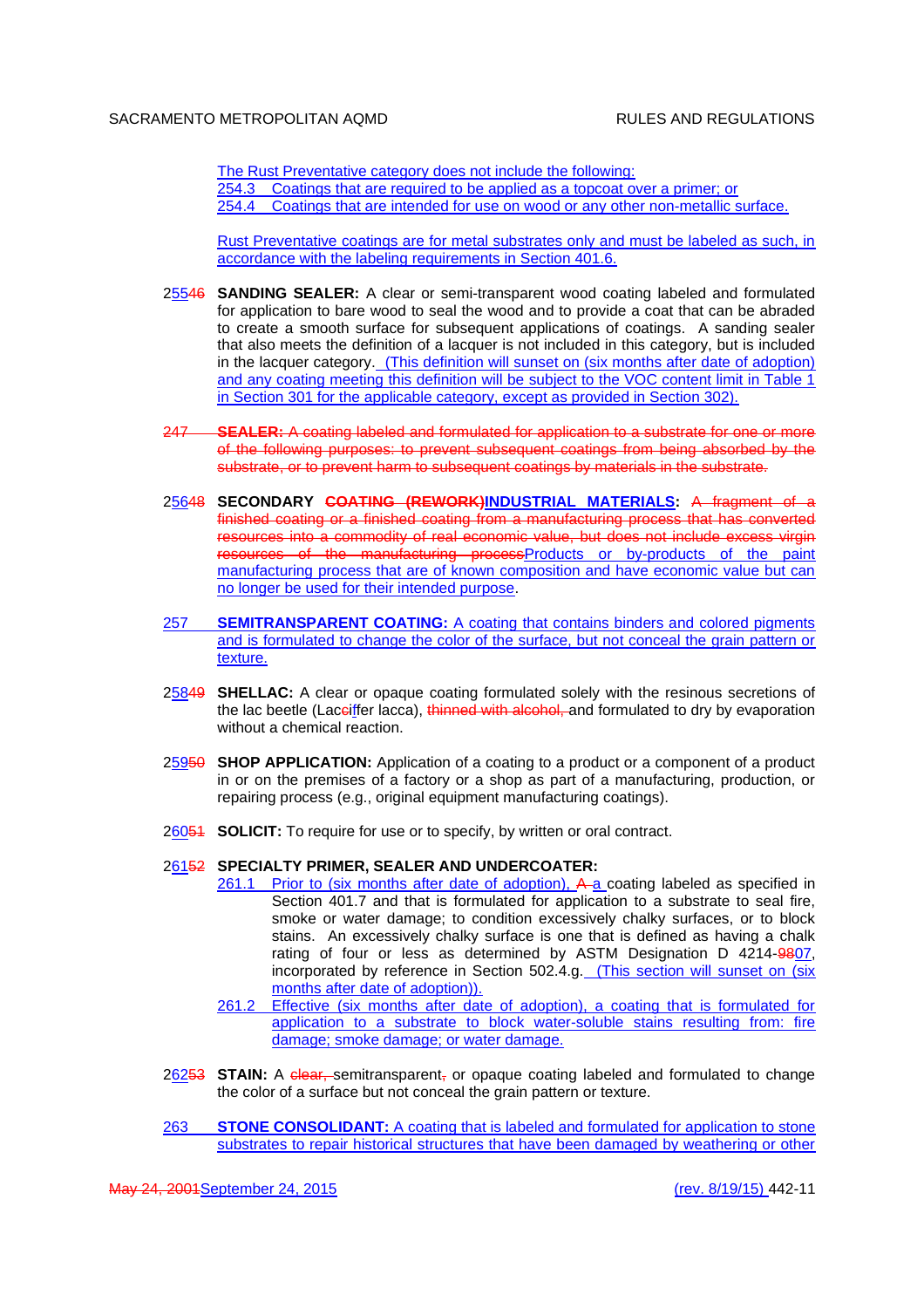decay mechanisms. Stone Consolidants must penetrate into stone substrates to create bonds between particles and consolidate deteriorated material. Stone Consolidants must be specified and used in accordance with ASTM E2167-01(2008), incorporated by reference in Section 502.4.x.

Stone Consolidants are for professional use only and must be labeled as such, in accordance with the labeling requirements in Section 401.12.

- 26454 **SWIMMING POOL COATING:** A coating labeled and formulated to coat the interior of swimming pools and to resist swimming pool chemicals. Swimming pool coatings include coatings used for swimming pool repair and maintenance.
- 255 **SWIMMING POOL REPAIR AND MAINTENANCE COATING:** A rubber based coating labeled and formulated to be used over existing rubber based coatings for the repair and maintenance of swimming pools.
- 26556 **TEMPERATURE-INDICATOR SAFETY COATING:** A coating labeled and formulated as a color-changing indicator coating for the purpose of monitoring the temperature and safety of the substrate, underlying piping, or underlying equipment, and for application to substrates exposed continuously or intermittently to temperatures above 204<sup>o</sup>C (400<sup>o</sup>F). (This definition will sunset on (six months after date of adoption) and any coating meeting this definition will be subject to the VOC content limit in Table 1 in Section 301 for the applicable category, except as provided in Section 302).
- 26657 **TINT BASE:** An architectural coating to which colorant is added after packaging in sale units to produce a desired color.
- 26758 **TRAFFIC MARKING COATING:** A coating labeled and formulated for marking and stripping streets, highways, or other traffic surfaces, including, but not limited to, curbs, berms, driveways, parking lots, sidewalks, and airport runways.
- 268 **TUB AND TILE REFINISH COATING:** A clear or opaque coating that is labeled and formulated exclusively for refinishing the surface of a bathtub, shower, sink, or countertop. Tub and Tile Refinish coatings must meet all of the following criteria:
	- 268.1 The coating must have a scratch hardness of 3H or harder and a gouge harness of 4H or harder. This must be determined on bonderite 1000, in accordance with ASTM D3363-05(2011)e2, incorporated by reference in Section 502.4.p; and
	- 268.2 The coating must have a weight loss of 20 milligrams or less after 1000 cycles. This must be determined with CS-17 wheels on bonderite 1000, in accordance with ASTM D4060-10, incorporated by reference in Section 502.4.q; and
	- 268.3 The coating must withstand 1000 hours or more of exposure with few or no #8 blisters. This must be determined on unscribed bonderite, in accordance with ASTM D4585-07, and ASTM D714-02(2009), incorporated by reference in Section 502.4.r; and
	- 268.4 The coating must have an adhesion rating of 4B or better after 24 hours of recovery. This must be determined on unscribed bonderite, in accordance with ASTM D4585-07 and ASTM D3359-09e2, incorporated by reference in Section 502.4.o.
- 259 **UNDERCOATER:** A coating labeled and formulated to provide a smooth surface for subsequent coats.
- 2690 **VARNISH:** A clear or semi-transparent wood coating, excluding lacquers and shellacs, formulated to dry by chemical reaction on exposure to air. Varnishes may contain small amounts of pigment to color a surface, or to control the final sheen or gloss of the finish. (This definition will sunset on (six months after date of adoption) and any coating meeting this definition will be subject to the VOC content limit in Table 1 in Section 301 for the applicable category, except as provided in Section 302).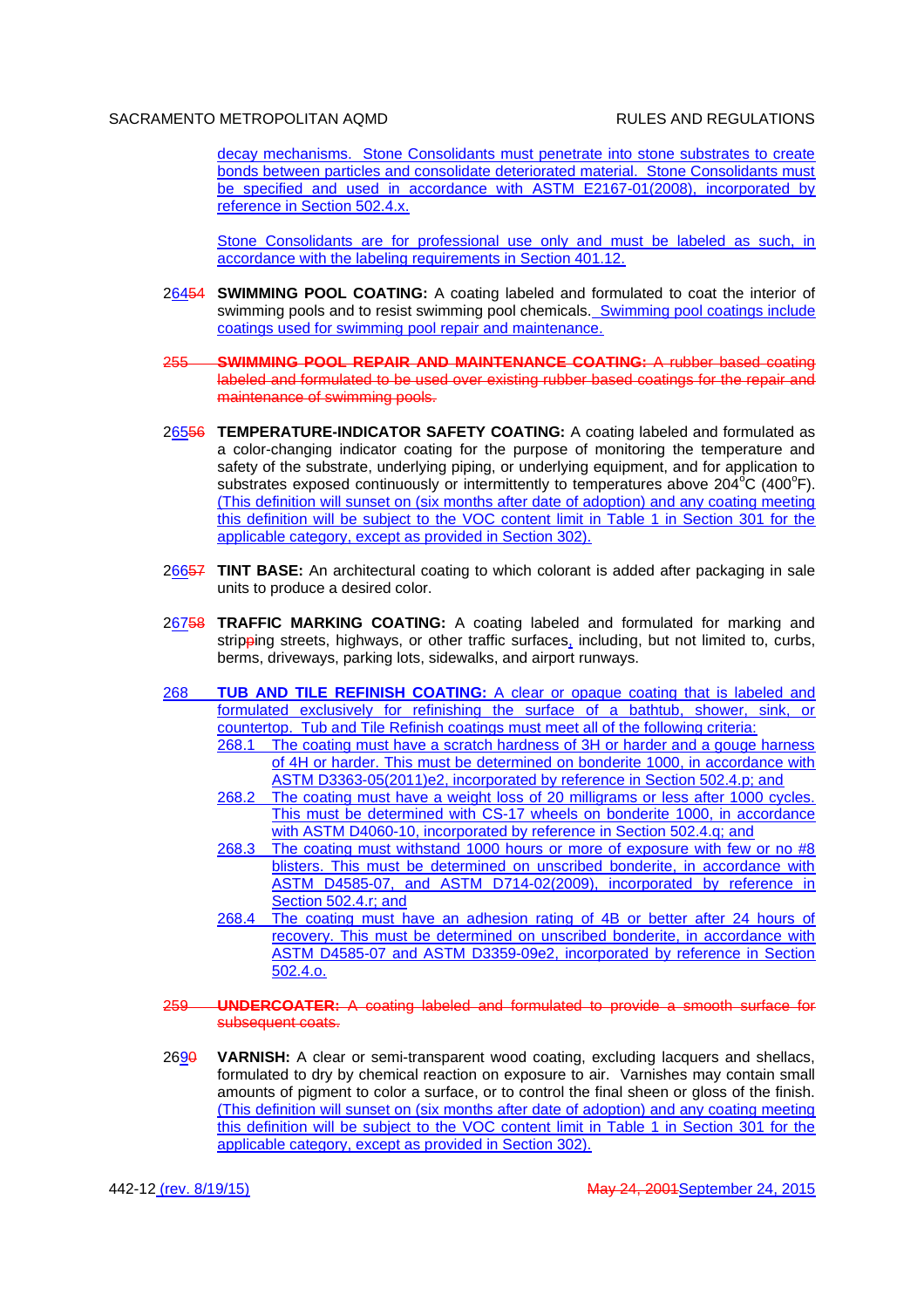- 270 **VENEER:** Thin sheets of wood peeled or sliced from logs for use in the manufacture of wood products such as plywood, laminated veneer lumber, or other products.
- 271 **VIRGIN MATERIALS:** Materials that contain no post-consumer coatings or secondary industrial materials.
- 27264 VOLATILE ORGANIC COMPOUND (VOC): For the purposes of this rule, "volatile organic compound" has the same meaning as in Rule 101—GENERAL PROVISIONS AND DEFINITIONS.
- 273 **VOC ACTUAL:** The weight of VOC per volume of coating, as calculated by the procedure specified in Section 402.2.
- 27462 VOC CONTENT: The weight of VOC per volume of coating, calculated according to the procedures specified in Section 402. VOC Content is VOC Regulatory, as defined in Section 275, for all coatings except those in the Low Solids category. For coatings in the Low Solids category, the VOC Content is VOC Actual, as defined in Section 273. If the coating is a multi-component product, the VOC Content is VOC Regulatory as mixed or catalyzed. If the coating contains silanes, siloxanes, or other ingredients that generate ethanol or other VOCs during the curing process, the VOC content must include the VOCs emitted during curing.
- 275 **VOC REGULATORY:** VOC Regulatory is the weight of VOC per volume of coating, less the volume of water and exempt compounds, as calculated by the procedure specified in Section 402.1.
- 263 **WATERPROOFING SEALER:** A coating labeled and formulated for application to a porous substrate for the primary purpose of preventing the penetration of water.
- 27664 **WATERPROOFING CONCRETE/MASONRY SEALER:** A clear or pigmented filmforming coating that is labeled and formulated for sealing concrete and masonry to provide resistance against water, alkalis, acids, ultraviolet light, and staining. (This definition will sunset on (six months after date of adoption) and any coating meeting this definition will be subject to the VOC content limit in Table 1 in Section 301 for the applicable category, except as provided in Section 302).
- 277 **WATERPROOFING MEMBRANE:** A clear or opaque coating that is labeled and formulated for application to concrete and masonry surfaces to provide a seamless waterproofing membrane that prevents any penetration of liquid water into the substrate. Waterproofing Membranes are intended for the following waterproofing applications: below-grade surfaces, between concrete slabs, inside tunnels, inside concrete planters, and under flooring materials. Waterproofing Membranes must meet the following criteria: 277.1 The coating must be applied in a single coat of at least 25 mils (at least 0.025 inch) dry film thickness; and
	- 277.2 The coating must meet or exceed the requirements contained in ASTM C836/C836M-12, incorporated by reference in Section 502.4.s.

The Waterproofing Membrane category does not include topcoats that are included in the Concrete/Masonry Sealer category (e.g., parking deck topcoats, pedestrian deck topcoats, etc.).

278 **WATERPROOFING SEALER:** A coating labeled and formulated for application to a porous substrate for the primary purpose of preventing the penetration of water. (This definition will sunset on (six months after date of adoption) and any coating meeting this definition will be subject to the VOC content limit in Table 1 in Section 301 for the applicable category, except as provided in Section 302).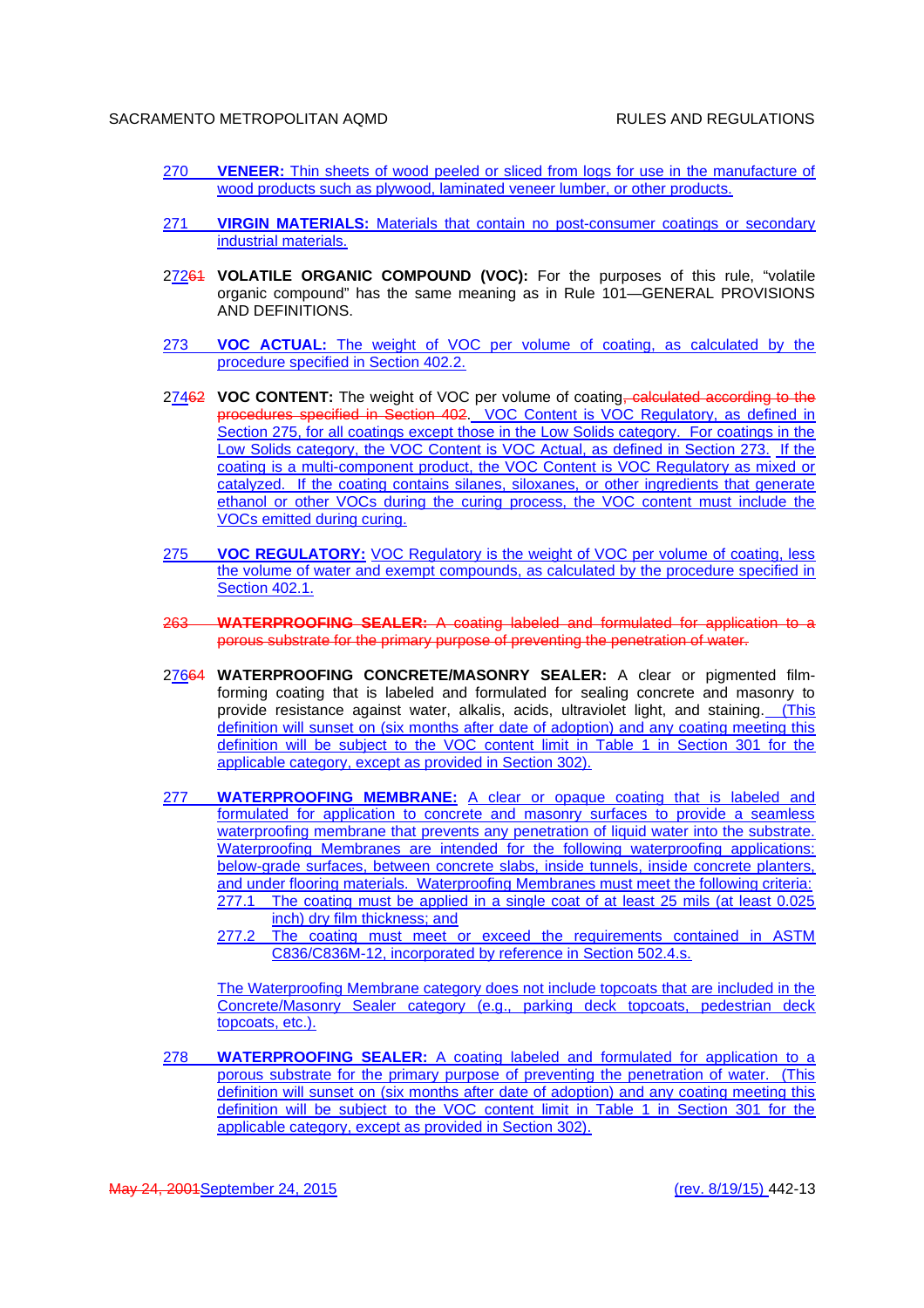279 **WOOD COATINGS:** Coatings labeled and formulated for application to wood substrates only. The Wood Coatings category includes the following clear and semitransparent coatings: lacquers; varnishes; sanding sealers; penetrating oils; clear stains; wood conditioners used as undercoats; and wood sealers used as topcoats. The Wood Coatings category also includes the following opaque wood coatings: opaque lacquers; opaque sanding sealers; and opaque lacquer undercoaters. The Wood Coatings category does not include the following: clear sealers that are labeled and formulated for use on concrete/masonry surfaces; or coatings intended for substrates other than wood.

Wood Coatings must be labeled "For Wood Substrates Only", in accordance with Section 401.13.

- 28065 **WOOD PRESERVATIVE:** A coating labeled and formulated to protect exposed wood from decay or insect attack, that is registered with both the U.S. Environmental Protection Agency under the Federal Insecticide, Fungicide, and Rodenticide Act (7 United States Code (U.S.C.) Section 136, *et seq.*) and with the California Department of Pesticide Regulation.<sup>}</sup>
- 281 **WOOD SUBSTRATE:** A substrate made of wood, particleboard, plywood, medium density fiberboard, rattan, wicker, bamboo, or composite products with exposed wood grain. Wood Products do not include items comprised of simulated wood.
- 282 **ZINC-RICH PRIMER:** A coating that meets all of the following specifications: 282.1 The coating contains at least 65 percent metallic zinc powder or zinc dust by weight of total solids; and
	- 282.2 The coating is formulated for application to metal substrates to provide a firm bond between the substrate and subsequent applications of coatings; and 282.3 The coating is intended for professional use only and is labeled as such, in accordance with the labeling requirements in Section 401.14.

### **300 STANDARDS**

301 **VOC CONTENT LIMITS:** Except as provided in Sections 302, and 303, 308, and 309, no person shall:

 $301.1$  (i) mManufacture, blend, or repackage for sale within the District; or

301.2 (ii) sSupply, sell, or offer for sale within the District; or

301.3 (iii) sSolicit for application or apply within the District, any architectural coating with a VOC content in excess of the corresponding limit specified in the following tTable 1. Limits are expressed in grams of as VOC per liter of coating Regulatory, thinned to the manufacturer's maximum recommendation, excluding the volume of any water, exempt compounds, or any colorant added to the tint bases."Manufacturer's maximum recommendation" means the maximum recommendation for thinning that is indicated on the label or lid of the coating container.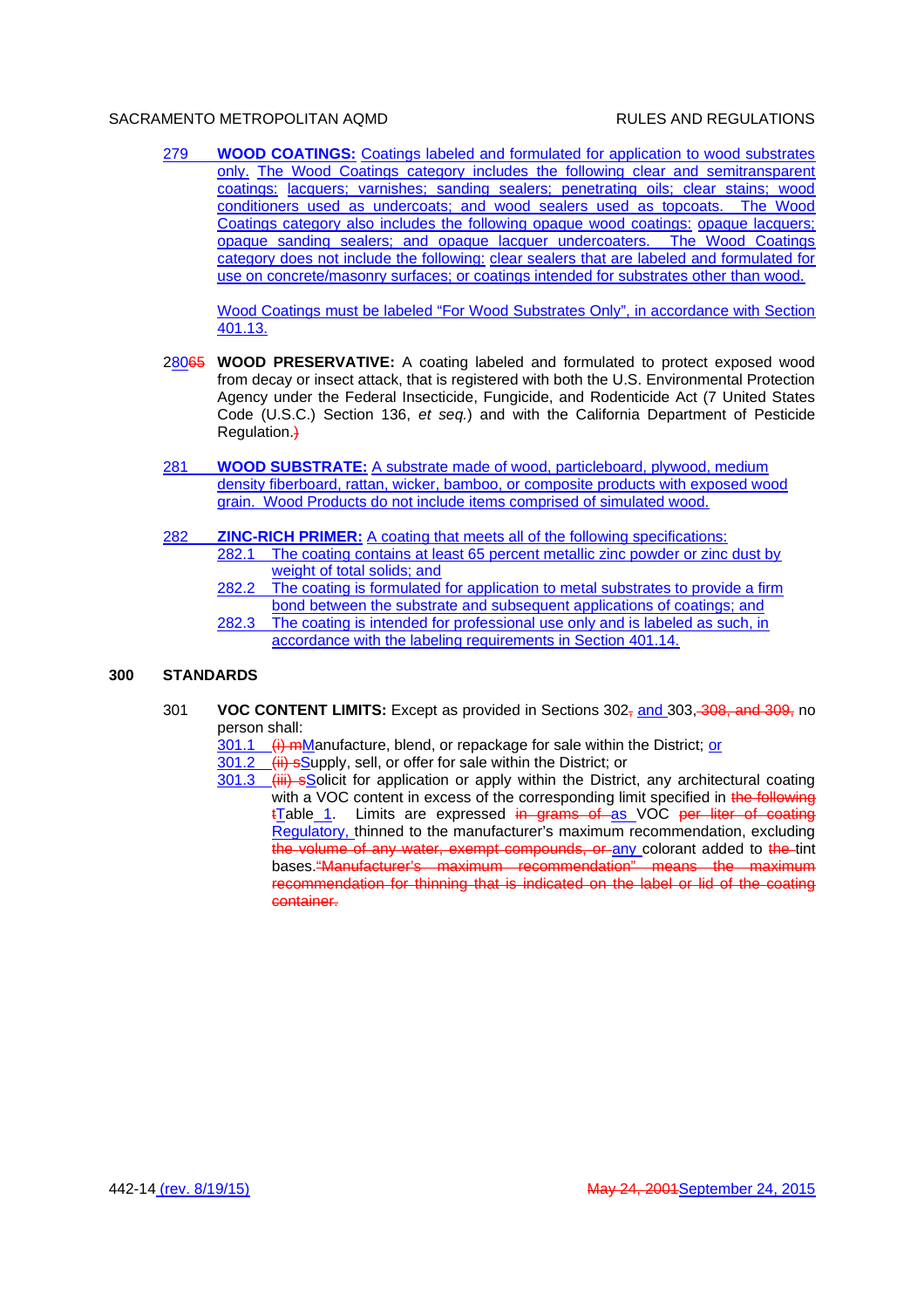| Table 1                               |                                          |                                            |                  |                  |
|---------------------------------------|------------------------------------------|--------------------------------------------|------------------|------------------|
|                                       |                                          | <b>VOC Content Limit<sup>1</sup></b> , g/L |                  |                  |
| <b>Coating Category</b>               | <del>Limit<sup>1,2</sup></del> In Effect | <b>Effective</b>                           | <b>Effective</b> | <b>Effective</b> |
|                                       | <b>Prior to (six</b>                     | 8/24/01                                    | 1/1/2003         | 1/1/2004         |
|                                       | months after                             | <b>Effective</b>                           |                  |                  |
|                                       | date of                                  | (six months                                |                  |                  |
|                                       | adoption)                                | after date                                 |                  |                  |
|                                       | (This column                             |                                            |                  |                  |
|                                       |                                          | $\Omega$                                   |                  |                  |
|                                       | will sunset on                           | adoption)                                  |                  |                  |
|                                       | (six months                              |                                            |                  |                  |
|                                       | after date of                            |                                            |                  |                  |
|                                       | adoption)).                              |                                            |                  |                  |
| <b>Flat Coatings</b>                  | 100                                      | 50                                         | 400              |                  |
| <b>Nonflat Coatings</b>               | 150                                      | 100                                        | 450              |                  |
| Nonflat<br>Gloss<br>High              |                                          |                                            |                  |                  |
| Coatings                              | 250                                      | <b>150</b>                                 |                  |                  |
| <b>Specialty Coatings:</b>            |                                          |                                            |                  |                  |
|                                       |                                          |                                            |                  |                  |
| <b>Aluminum Roof Coatings</b>         | <b>Metallic</b>                          |                                            |                  |                  |
|                                       | Pigmented                                | 400                                        |                  |                  |
|                                       | Coatings (500)                           |                                            |                  |                  |
| Antenna Coatings <sup>2</sup>         | 530                                      | Eliminated                                 |                  |                  |
| Antifouling Coatings <sup>2</sup>     | 400                                      | Eliminated                                 |                  |                  |
| <b>Basement Specialty Coatings</b>    | Waterproofing                            |                                            |                  |                  |
|                                       | Sealers (250) or                         |                                            |                  |                  |
|                                       | Waterproofing                            |                                            |                  |                  |
|                                       | Concrete/                                | 400                                        |                  |                  |
|                                       |                                          |                                            |                  |                  |
|                                       | <b>Masonry Sealers</b>                   |                                            |                  |                  |
|                                       | $(400)$ , as                             |                                            |                  |                  |
|                                       | applicable                               |                                            |                  |                  |
| <b>Bituminous Roof Coatings</b>       | 300                                      | 50                                         |                  |                  |
| <b>Bituminous Roof Primers</b>        | 350                                      | 350                                        |                  |                  |
| <b>Bond Breakers</b>                  | 350                                      | 350                                        |                  |                  |
| Clear Wood Coatings: <sup>2</sup>     |                                          |                                            |                  |                  |
| <b>Clear Brushing Lacquer</b>         | 680                                      | <b>Eliminated</b>                          |                  |                  |
| Lacquers (including lacquer           | 550                                      | Eliminated                                 | 550              |                  |
| sanding sealers)                      |                                          |                                            |                  |                  |
| Sanding Sealers (other than           | 350                                      | Eliminated                                 |                  |                  |
|                                       |                                          |                                            |                  |                  |
| lacquer sanding sealers)              |                                          |                                            |                  |                  |
| Varnishes                             | 350                                      | <b>Eliminated</b>                          |                  |                  |
| <b>Concrete Curing Compounds</b>      | 350                                      | 350                                        |                  |                  |
| <b>Concrete/Masonry Sealers</b>       | Waterproofing                            |                                            |                  |                  |
|                                       | Sealers (250) or                         |                                            |                  |                  |
|                                       | <b>Waterproofing</b>                     |                                            |                  |                  |
|                                       | Concrete/                                | <u>100</u>                                 |                  |                  |
|                                       | <b>Masonry Sealers</b>                   |                                            |                  |                  |
|                                       | $(400)$ , as                             |                                            |                  |                  |
|                                       |                                          |                                            |                  |                  |
|                                       | applicable                               |                                            |                  |                  |
| <b>Driveway Sealers</b>               | Flat (100), Non-                         |                                            |                  |                  |
|                                       | Flat (150), or                           |                                            |                  |                  |
|                                       | Non-Flat High                            | 50                                         |                  |                  |
|                                       | Gloss (250), as                          |                                            |                  |                  |
|                                       | <b>Applicable</b>                        |                                            |                  |                  |
| Dry Fog Coatings                      | 400                                      | 150                                        |                  |                  |
| <b>Faux Finishing Coatings</b>        | 350                                      | 350                                        |                  |                  |
|                                       | 350                                      |                                            |                  |                  |
| <b>Fire Resistive Coatings</b>        |                                          | 350                                        |                  |                  |
| Fire Retardant Coatings: <sup>2</sup> |                                          |                                            |                  |                  |
| Clear                                 | 650                                      | Eliminated                                 |                  |                  |

May 24, 2001 September 24, 2015 (rev. 8/19/15) 442-15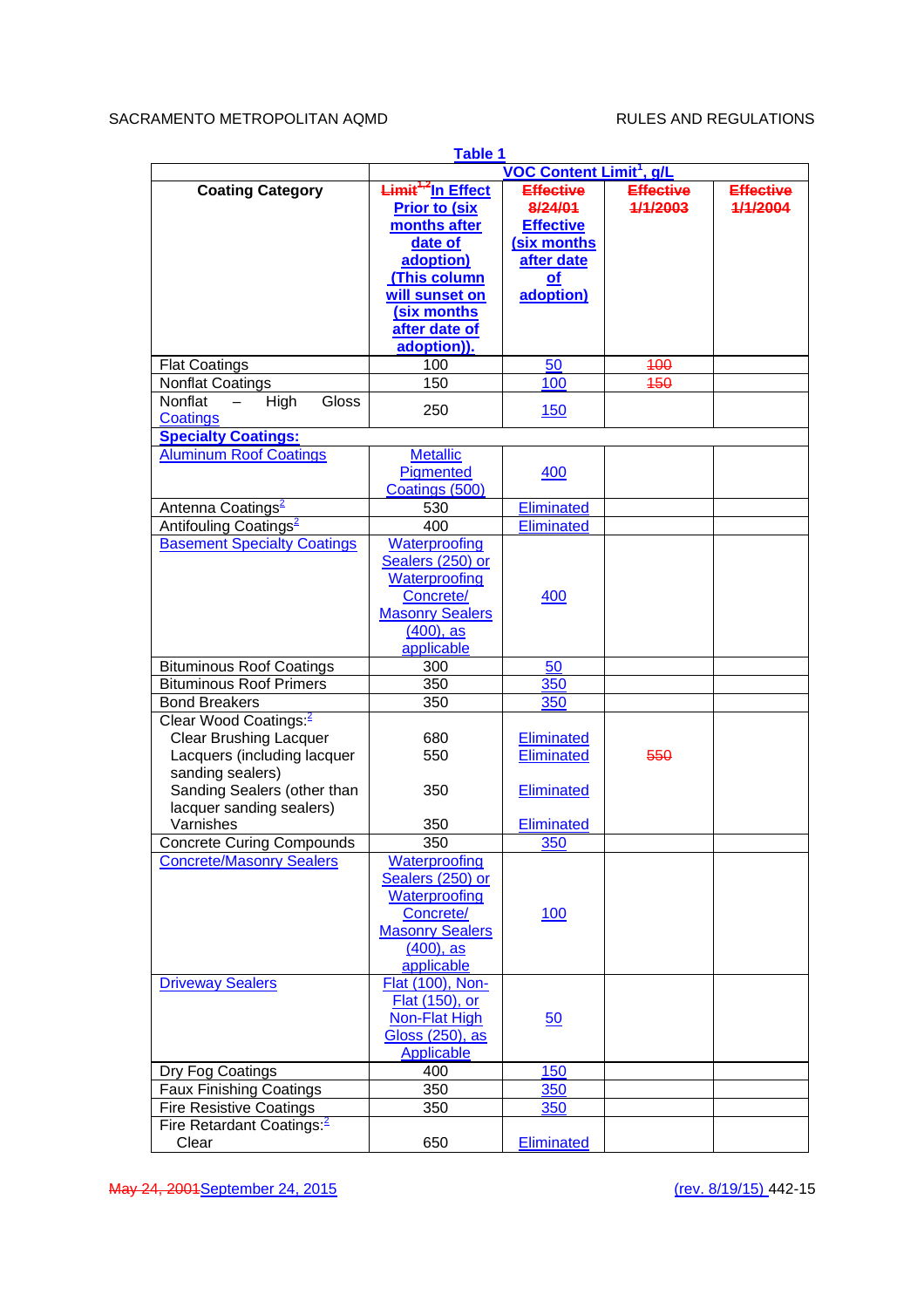|                                      | Table 1<br><b>VOC Content Limit<sup>1</sup></b> , g/L |                   |                  |                  |
|--------------------------------------|-------------------------------------------------------|-------------------|------------------|------------------|
|                                      |                                                       |                   |                  |                  |
| <b>Coating Category</b>              | Limit <sup>1,2</sup> In Effect                        | <b>Effective</b>  | <b>Effective</b> | <b>Effective</b> |
|                                      | <b>Prior to (six)</b>                                 | 8/24/01           | 1/1/2003         | 1/1/2004         |
|                                      | months after                                          | <b>Effective</b>  |                  |                  |
|                                      | date of                                               | (six months       |                  |                  |
|                                      | adoption)                                             | after date        |                  |                  |
|                                      | (This column                                          | <u>of</u>         |                  |                  |
|                                      | will sunset on                                        | adoption)         |                  |                  |
|                                      | (six months                                           |                   |                  |                  |
|                                      | after date of                                         |                   |                  |                  |
|                                      | adoption)).                                           |                   |                  |                  |
|                                      |                                                       | <b>Eliminated</b> |                  |                  |
| Opaque                               | 350                                                   |                   |                  |                  |
| <b>Floor Coatings</b>                | 250                                                   | 100               |                  |                  |
| Flow Coatings <sup>2</sup>           | 420                                                   | <b>Eliminated</b> |                  |                  |
| Form-Release Compounds               | 250                                                   | 250               |                  |                  |
| Graphic Arts Coatings (Sign          |                                                       |                   |                  |                  |
| Paints)                              | 500                                                   | 500               |                  |                  |
| <b>High Temperature Coatings</b>     | $\overline{420}$                                      | 420               |                  |                  |
| Industrial<br>Maintenance            |                                                       |                   |                  | 250              |
| Coatings                             | 250                                                   | 250               |                  |                  |
|                                      |                                                       | 120               |                  |                  |
| Low Solids Coatings <sup>12</sup>    | 120                                                   |                   |                  |                  |
| <b>Magnesite Cement Coatings</b>     | 450                                                   | 450               |                  |                  |
| <b>Mastic Texture Coatings</b>       | 300                                                   | 100               |                  |                  |
| <b>Metallic Pigmented Coatings</b>   | 500                                                   | 500               |                  |                  |
| <b>Multi-Color Coatings</b>          | 250                                                   | 250               | 250              |                  |
| <b>Pre-Treatment Wash Primers</b>    | 420                                                   | 420               |                  |                  |
| Primers,<br>Sealers,<br>and          |                                                       |                   |                  |                  |
| Undercoaters                         | 200                                                   | <u>100</u>        | 200              |                  |
| Quick-Dry Enamels <sup>2</sup>       | 250                                                   | Eliminated        | 250              |                  |
|                                      |                                                       |                   |                  |                  |
| Quick-Dry Primers, Sealers,          | 200                                                   | Eliminated        | 200              |                  |
| Undercoaters <sup>2</sup>            |                                                       |                   |                  |                  |
| <b>Reactive Penetrating Sealers</b>  | Waterproofing                                         |                   |                  |                  |
|                                      | Sealers (250) or                                      |                   |                  |                  |
|                                      | Waterproofing                                         |                   |                  |                  |
|                                      | Concrete/                                             | 350               |                  |                  |
|                                      | <b>Masonry Sealers</b>                                |                   |                  |                  |
|                                      | $(400)$ , as                                          |                   |                  |                  |
|                                      | applicable                                            |                   |                  |                  |
| <b>Recycled Coatings</b>             | 250                                                   | 250               |                  |                  |
|                                      | 250                                                   | 50                |                  |                  |
| Roof Coatings                        |                                                       |                   |                  |                  |
| <b>Rust Preventative Coatings</b>    | 400                                                   | 250               |                  |                  |
| Shellacs:                            |                                                       |                   |                  |                  |
| Clear                                | 730                                                   | 730               |                  |                  |
| Opaque                               | 550                                                   | 550               |                  |                  |
| Specialty Primers,<br><b>Sealers</b> | 350                                                   | <u>100</u>        |                  |                  |
| and Undercoaters                     |                                                       |                   |                  |                  |
| <b>Stains</b>                        | 250                                                   | 250               | 250              |                  |
| <b>Stone Consolidants</b>            | <b>Waterproofing</b>                                  |                   |                  |                  |
|                                      | Sealers (250) or                                      |                   |                  |                  |
|                                      | Waterproofing                                         |                   |                  |                  |
|                                      | Concrete/                                             | <u>450</u>        |                  |                  |
|                                      |                                                       |                   |                  |                  |
|                                      | <b>Masonry Sealers</b>                                |                   |                  |                  |
|                                      | $(400)$ , as                                          |                   |                  |                  |
|                                      | applicable                                            |                   |                  |                  |
| <b>Swimming Pool Coatings</b>        | 340                                                   | 340               |                  |                  |
| Swimming Pool Repair and             | 340                                                   | <b>Eliminated</b> |                  |                  |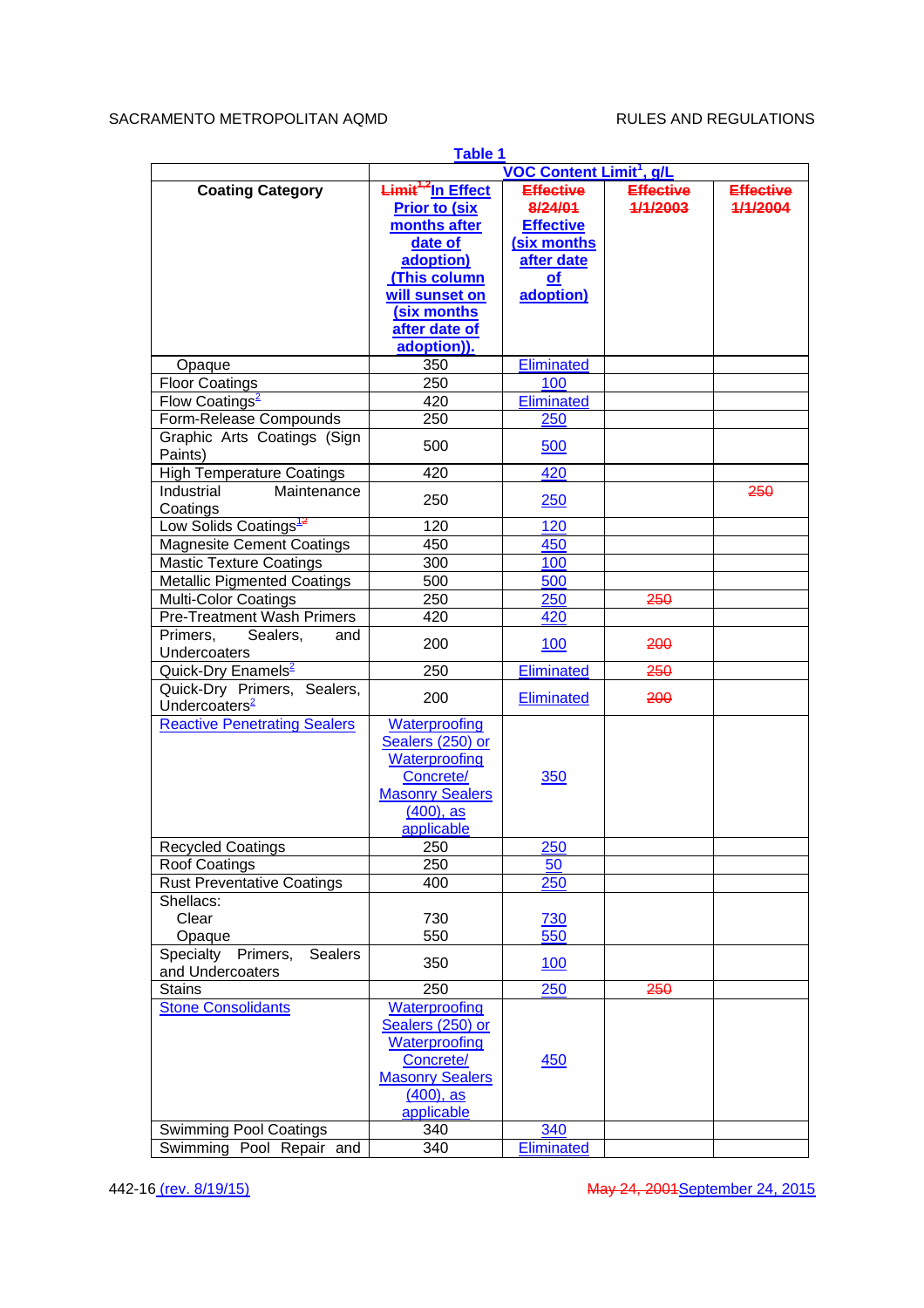|                                                          | Table 1                                                                                                                                                                                                                                              |                                                                                                            |                              |                              |
|----------------------------------------------------------|------------------------------------------------------------------------------------------------------------------------------------------------------------------------------------------------------------------------------------------------------|------------------------------------------------------------------------------------------------------------|------------------------------|------------------------------|
|                                                          | <b>VOC Content Limit<sup>1</sup></b> , g/L                                                                                                                                                                                                           |                                                                                                            |                              |                              |
| <b>Coating Category</b>                                  | <del>Limit<sup>1,2</sup></del> In Effect<br><b>Prior to (six</b><br>months after<br>date of<br>adoption)<br>(This column<br>will sunset on<br>(six months<br>after date of<br>adoption)).                                                            | <b>Effective</b><br>8/24/01<br><b>Effective</b><br>(six months<br>after date<br>$\mathbf{of}$<br>adoption) | <b>Effective</b><br>1/1/2003 | <b>Effective</b><br>1/1/2004 |
| Maintenance Coatings <sup>2</sup>                        |                                                                                                                                                                                                                                                      |                                                                                                            |                              |                              |
| Temperature-Indicator Safety<br>Coatings <sup>2</sup>    | 550                                                                                                                                                                                                                                                  | <b>Eliminated</b>                                                                                          |                              |                              |
| <b>Traffic Marking Coatings</b>                          | 150                                                                                                                                                                                                                                                  | 100                                                                                                        |                              |                              |
| <b>Tile</b><br><b>Refinish</b><br>Tub<br>and<br>Coatings | Flat (100), Non-<br>Flat (150), or<br>Non-Flat High<br>Gloss (250), as<br><b>Applicable</b>                                                                                                                                                          | <u>420</u>                                                                                                 |                              |                              |
| <b>Waterproofing Membranes</b>                           | <b>Waterproofing</b><br>Sealers (250) or<br>Waterproofing<br>Concrete/<br><b>Masonry Sealers</b><br>$(400)$ , as<br>applicable                                                                                                                       | <u>250</u>                                                                                                 |                              |                              |
| Waterproofing Sealers <sup>2</sup>                       | 250                                                                                                                                                                                                                                                  | Eliminated                                                                                                 | 250                          |                              |
| Waterproofing Concrete/<br>Masonry Sealers <sup>2</sup>  | 400                                                                                                                                                                                                                                                  | <b>Eliminated</b>                                                                                          |                              |                              |
| <b>Wood Coatings</b>                                     | <b>Clear Wood</b><br>Coatings<br><b>Clear Brushing</b><br>Lacquer (680),<br><b>Lacquers</b><br>(including<br>lacquer sanding<br>sealers) (550),<br><b>Sanding Sealers</b><br>(other than<br>lacquer sanding<br>sealers) (350), or<br>Varnishes (350) | 275                                                                                                        |                              |                              |
| <b>Wood Preservatives</b>                                | 350                                                                                                                                                                                                                                                  | 350                                                                                                        |                              |                              |
| <b>Zinc-Rich Primers</b>                                 | <b>Metallic</b><br>Pigmented<br>Coatings (500)                                                                                                                                                                                                       | <u>340</u>                                                                                                 |                              |                              |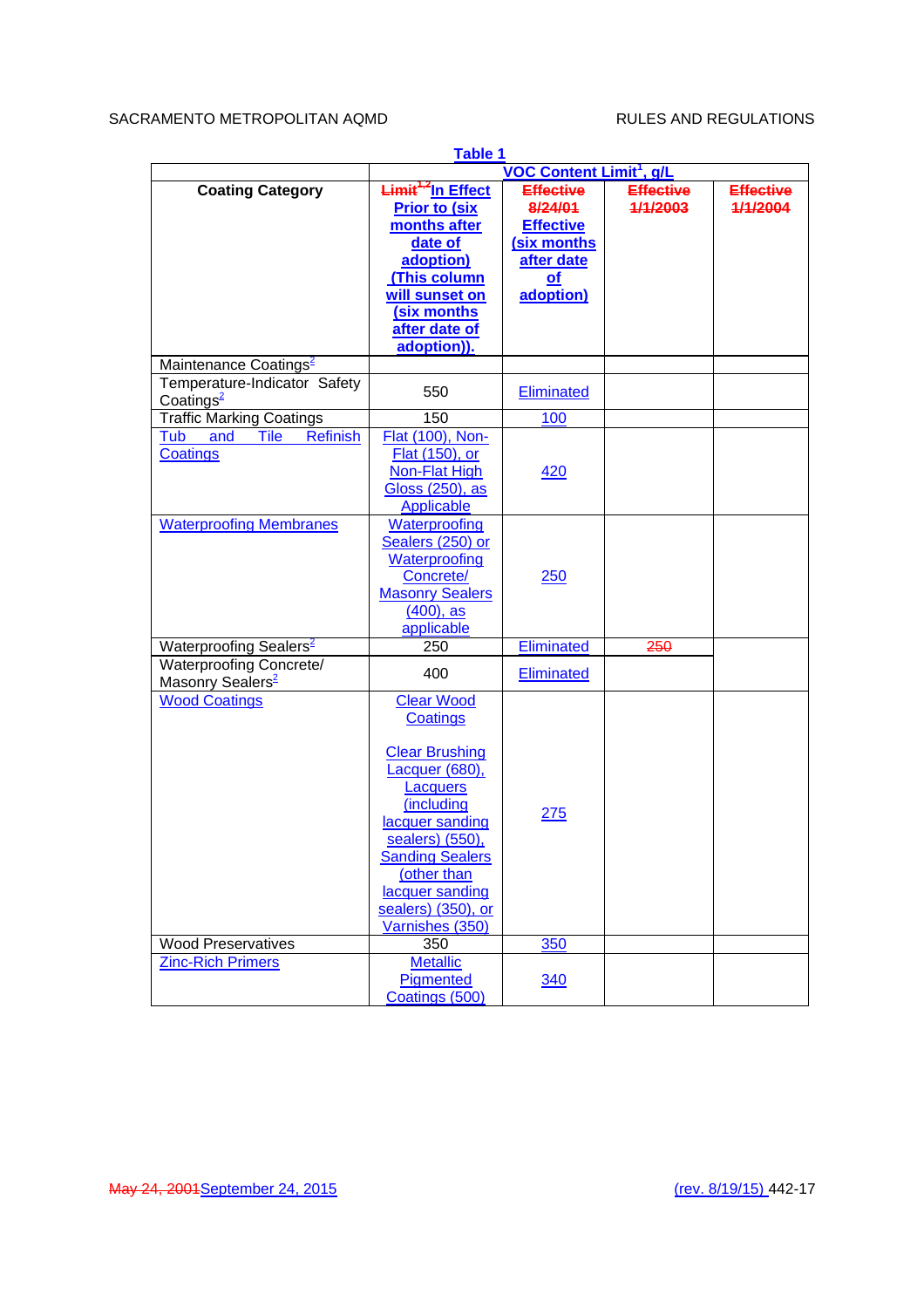| <b>Table 1</b>                                                                                               |                                                                                                                                                                                           |                                                                                           |                              |                              |
|--------------------------------------------------------------------------------------------------------------|-------------------------------------------------------------------------------------------------------------------------------------------------------------------------------------------|-------------------------------------------------------------------------------------------|------------------------------|------------------------------|
|                                                                                                              | <b>VOC Content Limit<sup>1</sup></b> , g/L                                                                                                                                                |                                                                                           |                              |                              |
| <b>Coating Category</b>                                                                                      | <del>Limit<sup>1,2</sup>I</del> n Effect<br><b>Prior to (six</b><br>months after<br>date of<br>adoption)<br>(This column<br>will sunset on<br>(six months<br>after date of<br>adoption)). | <b>Effective</b><br>8/24/01<br><b>Effective</b><br>(six months<br>after date<br>adoption) | <b>Effective</b><br>1/1/2003 | <b>Effective</b><br>1/1/2004 |
| <sup>4</sup> The specified limite remain in effect unless revised limite are listed in subsequent columns in |                                                                                                                                                                                           |                                                                                           |                              |                              |

<u>-effect unless revised limits</u> the table.

<sup>2</sup>Units are grams of VOC per liter (pounds of VOC per gallon) of coating, including water and exempt compounds.

Conversion factor: one pound VOC per gallon (U.S.) = 119.95 grams VOC per liter.

<sup>1</sup> Limits are expressed as VOC Regulatory, except for Low Solids Coatings. Limits for Low Solids Coatings are expressed as VOC Actual.

2 This coating category will sunset on (six months after date of adoption). After (six months after date of adoption), these coatings will be subject to the VOC limits for other specialty coating categories, as defined effective (six months after date of adoption), or by the VOC limits for Flat, Nonflat, or Nonflat-High Gloss coatings, as applicable.

302 **MOST RESTRICTIVE VOC LIMITS:** If anywhere on the container of any architectural coating or any label or sticker affixed to the container, or in any sales, advertising, or technical literature supplied by a manufacturer or anyone acting on their behalf, any representation is made that indicates that the coating meets the definition of or is recommended for use for more than one of the coating categories listed in the table in Section 301, then the most restrictive VOC content limit shall apply If a coating meets the definition in Section 200 for one or more specialty coating categories that are listed in Table 1, then that coating is not required to meet the VOC limits for Flat, Nonflat, or Nonflat-High Gloss coatings, but is required to meet the VOC limit for the applicable specialty coating listed in Table 1. This provision does not apply to the coating categories specified in Section 302.1 through 302.15

With the exception of the specialty coating categories specified in Sections 302.1 through 302.12, if a coating is recommended for use in more than one of the specialty coating categories listed in Table 1, the most restrictive (or lowest) VOC content limit shall apply. This requirement applies to: usage recommendations that appear anywhere on the coating container, anywhere on any label or sticker affixed to the container, or in any sales, advertising, or technical literature supplied by a manufacturer or anyone acting on their behalf.

- 302.1 Lacquer coatings (including lacquer sanding sealers).
- 302.21 Metallic pigmented coatings.
- 302.32 Shellacs.
- 302.4 Fire-retardant coatings.
- 302.53 Pretreatment wash primers.
- 302.64 Industrial maintenance coatings.
- 302.57 Low-solids coatings.
- 302.86 Wood preservatives.
- 302.97 High temperature coatings.
- 302.10 Temperature-indicator safety coatings.
- 302.11 Antenna coatings.
- 302.12 Antifouling coatings.
- 302.13 Flow coatings.
- 302.148 Bituminous roof primers.
- 302.159 Specialty primers, sealers, and undercoaters.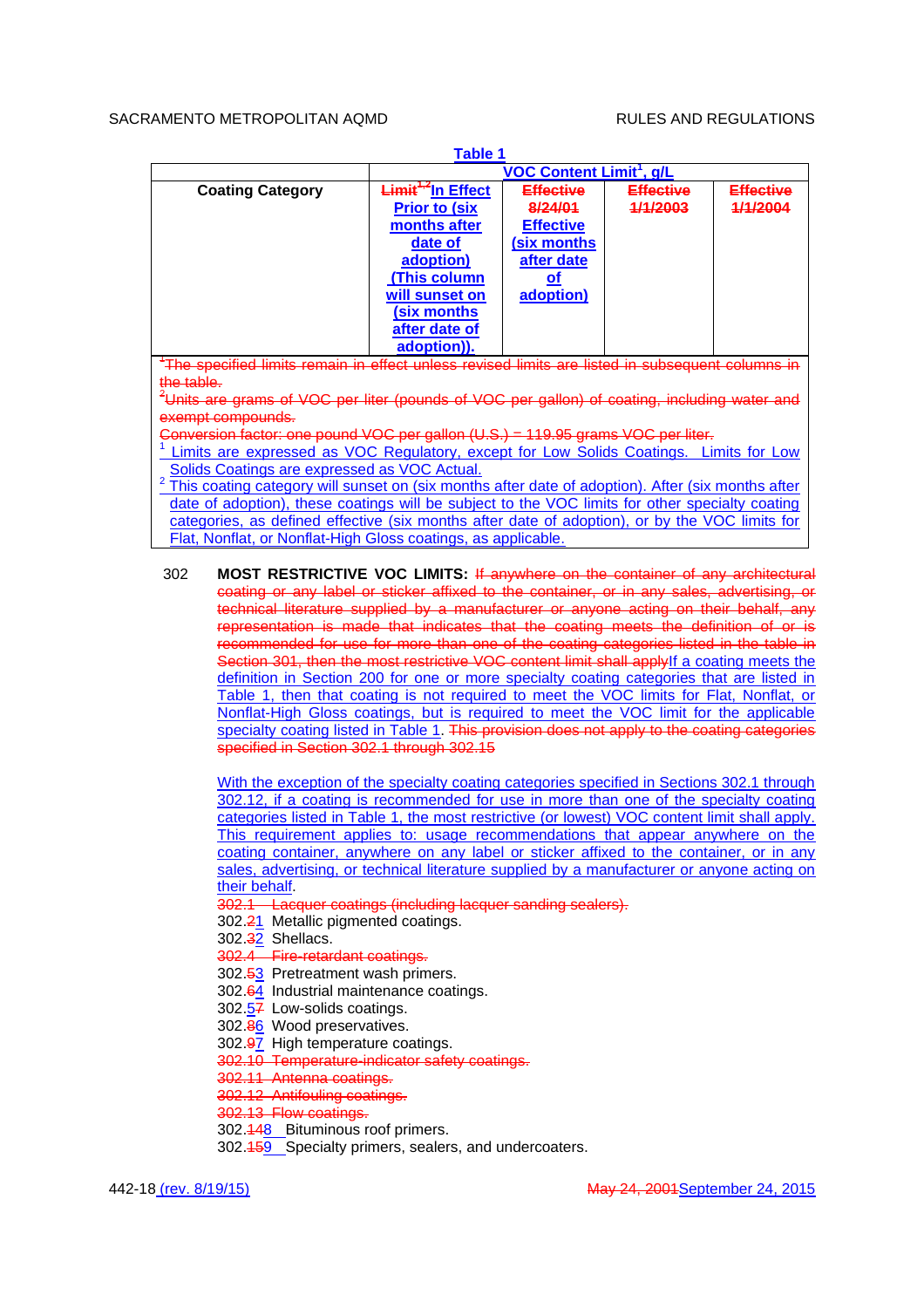302.10 Aluminum roof coatings. 302.11 Zinc-rich Primers. 302.12 Wood coatings.

## 303 **SELL-THROUGH OF COATINGS:**

- 303.1 A coating manufactured prior to the (six months after date of adoption) January 1, 2003 or January 1, 2004 effective date specified for that coating in the table in Section 301 may be sold, supplied, or offered for sale until for up to (three years after the and six months after date of adoption), provided the coating complies with the version of RULE 442 – ARCHITECTURAL COATINGS, effective January 1, 2004 (incorporated by reference). This version of the rule is posted on the District's web site, www.airquality.org.specified effective date. In addition, such a coating manufactured before the effective date specified for that coating in the table in Section 301 may be applied at any time, both before and after (six months after date of adoption). the specified effective date, so long as the coating complied with the standards in effect at the time the coating was manufactured. This Section 303 does not apply to any coating supplied in a container that complies with the future effective January 1, 2003 or January 1, 2004 limits or that does not display the date or date-code required by Section 401.1.
- 303.2 A coating included in an approved Averaging Program that does not comply with the specified limit in the table in Section 301 may be sold, supplied, or offered for sale for up to three years after the end of the compliance period specified in the approved Averaging Program. In addition, such a coating may be applied at any time, both during and after the compliance period This Section 303.2 does not apply to any coating that does not display on the container either the statement: "This product is subject to architectural coatings averaging provisions in California" or a substitute symbol specified by the Executive Officer of the California Air Resources Board. This Section 303.2 shall remain in effect until January 1, 2008.
- 304 **PAINTING PRACTICES:** All architectural coating containers used to apply the contents therein to a surface directly from the container by pouring, siphoning, brushing, rolling, padding, ragging or other means, shall be closed when not in use. These architectural coating containers include, but are not limited to, drums, buckets, cans, pails, trays or other application containers. - Containers of any VOC-containing materials used for thinning and cleanup shall also be closed when not in use.
- 305 **THINNING:** No person who applies or solicits the application of any architectural coating shall apply a coating that is thinned to exceed the applicable VOC limit specified in the tTable 1 in Section 301.
- 306 **RUST PREVENTATIVE COATINGS:** Effective January 1, 2004, nNo person shall apply or solicit the application of any rust preventative coating for industrial use, unless such a rust preventative coating complies with the industrial maintenance VOC limit specified in the tTable 1 in Section 301. (This section will sunset on (six months after date of adoption)).
- 307 **COATINGS NOT LISTED IN SECTION 301:** For any coating that does not meet any of the definitions for the specialty coatings categories listed in the tTable 1 in Section 301, the VOC content limit shall be determined by classifying the coating as a fElat-coating or a, ANonflat, or Nonflat - High Gloss coating, based on its gloss, as defined in Sections 2245, 23440 and 23541 and the corresponding fFlat, Nonflat, or nNonflat – High Gloss Coating VOC limit in Table 1 shall apply.
- 308 **LACQUERS:** Notwithstanding the provisions of Sections 301 and 305, a person or facility may add up to 10 percent by volume of VOC to a lacquer to avoid blushing of the finish during days with relative humidity greater than 70 percent and temperature below 65 degrees Fahrenheit, at the time of application, provided that the coating contains acetone and no more than 550 grams of VOC per liter of coating, less water and exempt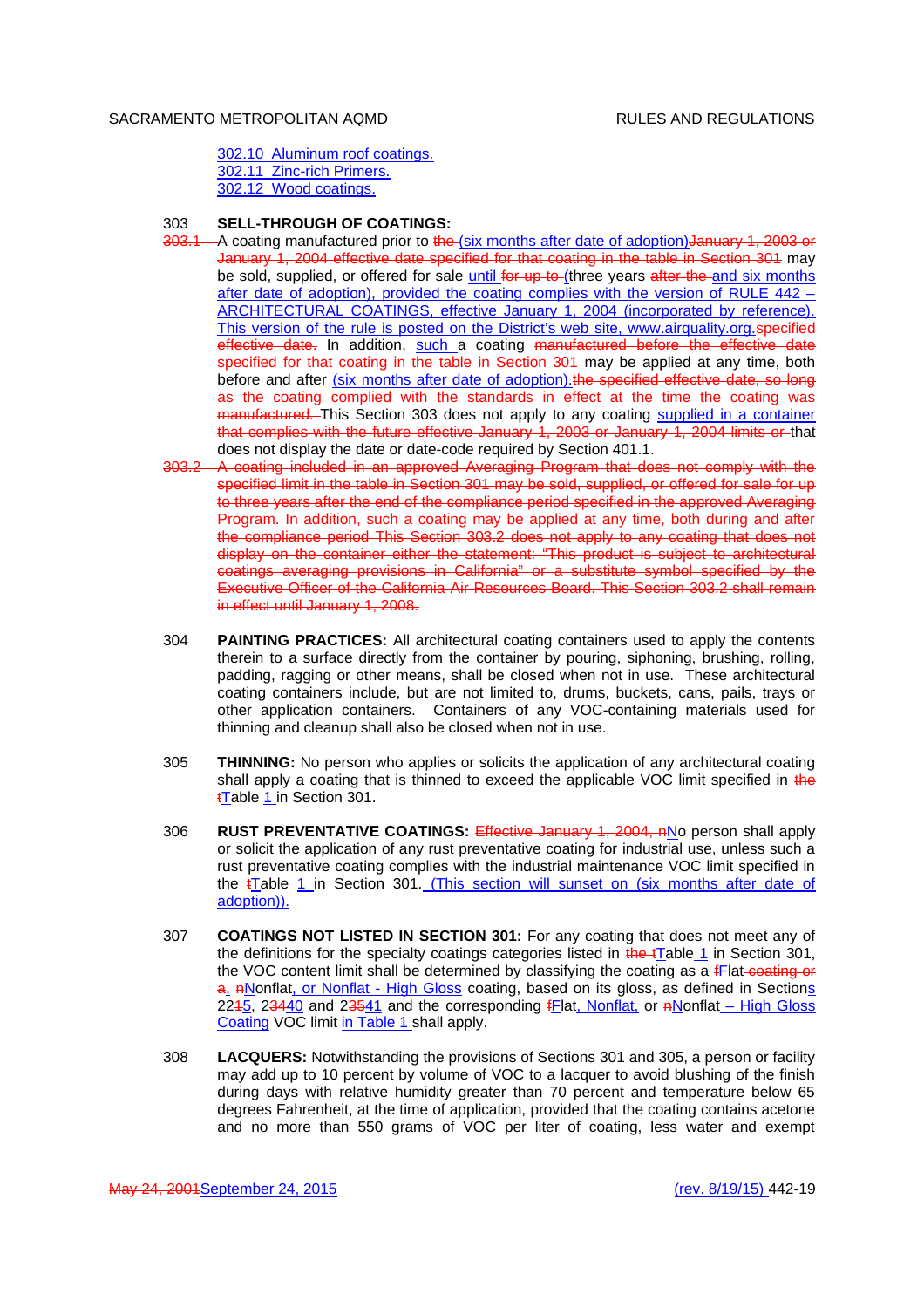compounds, prior to the addition of VOC. (This section will sunset on (six months after date of adoption)).

- 309 **EARLY COMPLIANCE OPTION:** Prior to (six months after date of adoption), any coating that meets all the requirements of the rule that will be in effect on (six months after date of adoption) shall be considered in compliance with this rule.
- 309 **AVERAGING COMPLIANCE OPTION:** On or after January 1, 2003, in lieu of compliance with the specified limits in the table in Section 301 for floor coatings; industrial maintenance coatings; primers, sealers, and undercoaters; quick-dry primers, sealers, and undercoaters; quick-dry enamels; roof coatings; bituminous roof coatings; rust preventative coatings; stains; waterproofing sealers, as well as flats and nonflats (excluding recycled coatings), manufacturers may average designated coatings such that their actual cumulative emissions from the averaged coatings are less than or equal to the cumulative emissions that would have been allowed under those limits over a compliance period not to exceed one year. Such manufacturers must also comply with the averaging provisions contained in Appendix A, as well as maintain and make available for inspection records for at least three years after the end of the compliance period. This Section 309 and Appendix A shall cease to be effective on January 1, 2005, after which averaging will no longer be allowed.

## **400 ADMINISTRATIVE REQUIREMENTS**

- 401 **CONTAINER LABELING REQUIREMENTS:** Each manufacturer of any architectural coating subject to this rule shall display the information listed in Sections 401.1 through 401.914 on the coating container (or label) in which the coating is sold or distributed.
	- 401.1 **DATE CODE:** The date the coating was manufactured, or a date code representing the date, shall be indicated on the label, lid, or bottom of the container. If the manufacturer uses a date code for any coating, the manufacturer shall file an explanation of each code with the Executive Officer of the California Air Resources Board, and such explanation shall be made available to the Air Pollution Control Officer immediately upon request.
	- 401.2 **THINNING RECOMMENDATIONS:** A statement of the manufacturer's recommendation regarding thinning of the coating shall be indicated on the label or lid of the container. This requirement does not apply to the thinning of architectural coatings with water. If thinning of the coating prior to use is not necessary, the recommendation must specify that the coating is to be applied without thinning.
	- 401.3 **VOC CONTENT:** Each container of any coating subject to this rule shall display either the maximum or the actual VOC content of the coating, as supplied, including the maximum thinning as recommended by the manufacturer. VOC content shall be displayed as grams of VOC per liter of coating. VOC content displayed shall be calculated using product formulation data, or shall be determined using the test method in Section 502. The equations in Section 402 shall be used to calculate VOC content. Each container of any coating subject to this rule shall display one of the following values in grams of VOC per liter of coating:
		- a. Maximum VOC Content as determined from all potential product formulations; or
		- b. VOC Content as determined from actual formulation data; or
		- c. VOC Content as determined using the test methods in Section 502.1.
			- VOC Content, as defined in Section 274, shall be determined as specified in Section 402.

If the manufacturer does not recommend thinning, the container must display the VOC Content, as supplied. If the manufacturer recommends thinning, the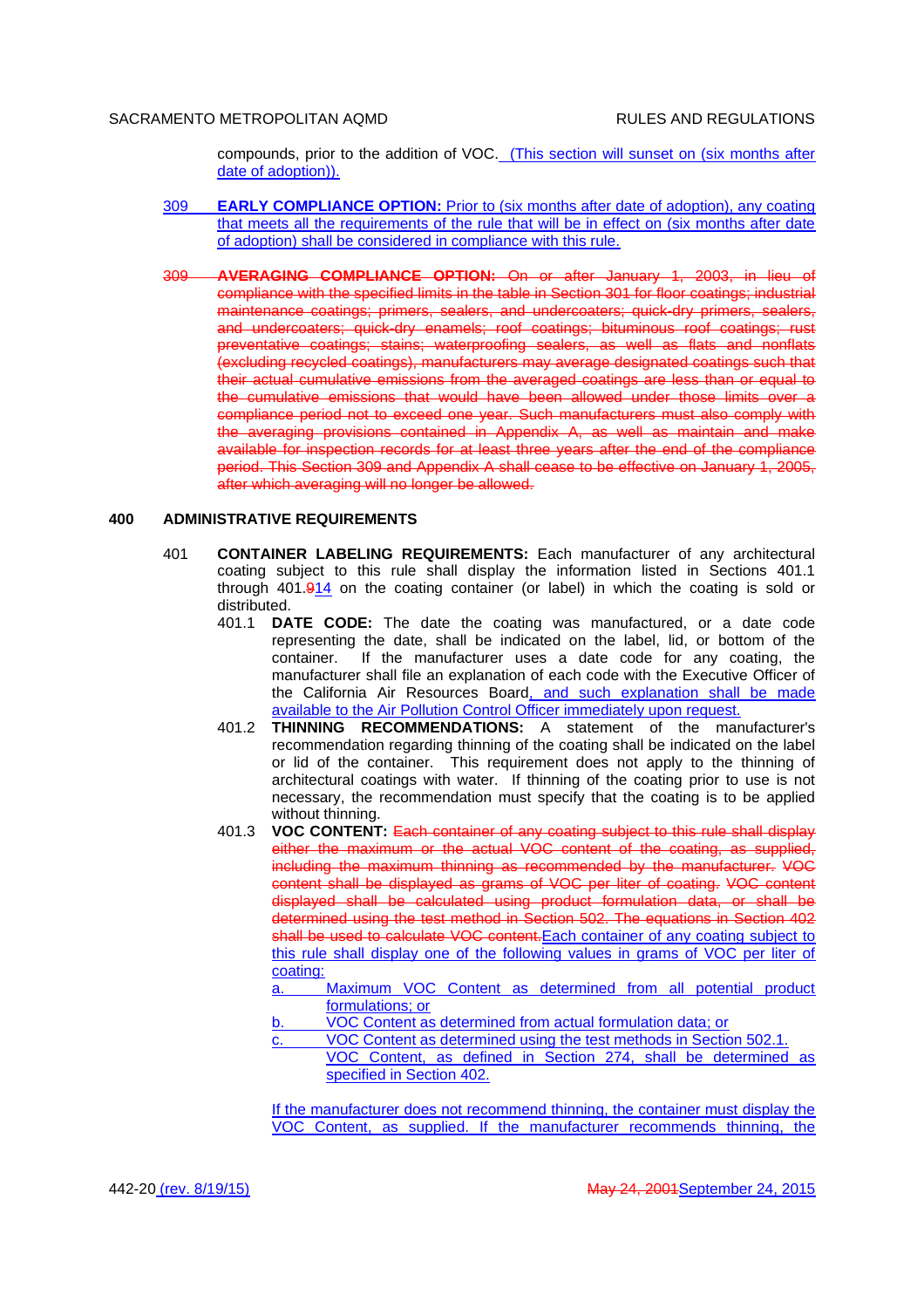container must display the VOC Content, including the maximum amount of thinning solvent recommended by the manufacturer.

Effective (six months after date of adoption), if the coating is a multi-component product, the container must display the VOC Content as mixed or catalyzed. If the coating contains silanes, siloxanes, or other ingredients that generate ethanol or other VOCs during the curing process, the VOC Content must include the VOCs emitted during curing.

- 401.4 **INDUSTRIAL MAINTENANCE COATINGS:** In addition to the information specified in Sections 401.1, 401.2 and 401.3, each manufacturer of any industrial maintenance coating subject to this rule shall display on the label or lid of the container in which the coating is sold or distributed one or more of the descriptions listed in Sections 401.4.a through 401.4.c.
	- a. "For industrial use only."
	- b. "For professional use only."
	- "Not for residential use" or "Not intended for residential use."
- 401.5 **CLEAR BRUSHING LACQUERS:** Effective January 1, 2003, the The labels of all clear brushing lacquers shall prominently display the statements "For brush application only," and "This product must not be thinned or sprayed." (This section will sunset on (six months after date of adoption)).
- 401.6 **RUST PREVENTATIVE COATINGS:** Effective January 1, 2003, tThe labels of all rust preventative coatings shall prominently display the statement "For Metal Substrates Only."
- 401.7 **SPECIALTY PRIMERS, SEALERS, AND UNDERCOATERS:** Effective January 1, 2003, the The labels of all specialty primers, sealers, and undercoaters shall prominently display one or more of the descriptions listed in Sections 401.7.a. through 401.7.e.
	- a. For blocking stains.
	- b. For fire-damaged substrates.
	- c. For smoke-damaged substrates.
	- d. For water-damaged substrates.
	- e. For excessively chalky substrates.
	- This section will sunset on (six months after date of adoption).
- 401.8 **QUICK-DRY ENAMELS:** Effective January 1, 2003, tThe labels of all quick dry enamels shall prominently display the words "Quick Dry" and the dry hard time. (This section will sunset on (six months after date of adoption)).
- 401.9 **NON-FLAT HIGH GLOSS COATINGS:** Effective January 1, 2003, tThe labels of all non-flat – high gloss coatings shall prominently display the words "High Gloss."
- 401.10 **FAUX FINISHING COATINGS:** Effective (six months after date of adoption), the labels of all clear topcoat Faux Finishing coatings shall prominently display the statement "This product can only be sold and used as part of a Faux Finishing coating system."
- 401.11 **REACTIVE PENETRATING SEALERS:** Effective (six months after date of adoption), the labels of all Reactive Penetrating Sealers shall prominently display the statement "Reactive Penetrating Sealer."
- 401.12 **STONE CONSOLIDANTS:** Effective (six months after date of adoption), the labels of all Stone Consolidants shall prominently display the statement "Stone" Consolidant – For Professional Use Only."
- 401.13 **WOOD COATINGS:** Effective (six months after date of adoption), the labels of all Wood Coatings shall prominently display the statement "For Wood Substrates Only."
- 401.14 **ZINC RICH PRIMERS:** Effective (six months after date of adoption), the labels of all Zinc Rich Primers shall prominently display one or more of the descriptions listed in Sections 401.14.a through 401.14.c.
	- a. "For industrial use only."
	- b. "For professional use only."
		- "Not for residential use" or "Not intended for residential use."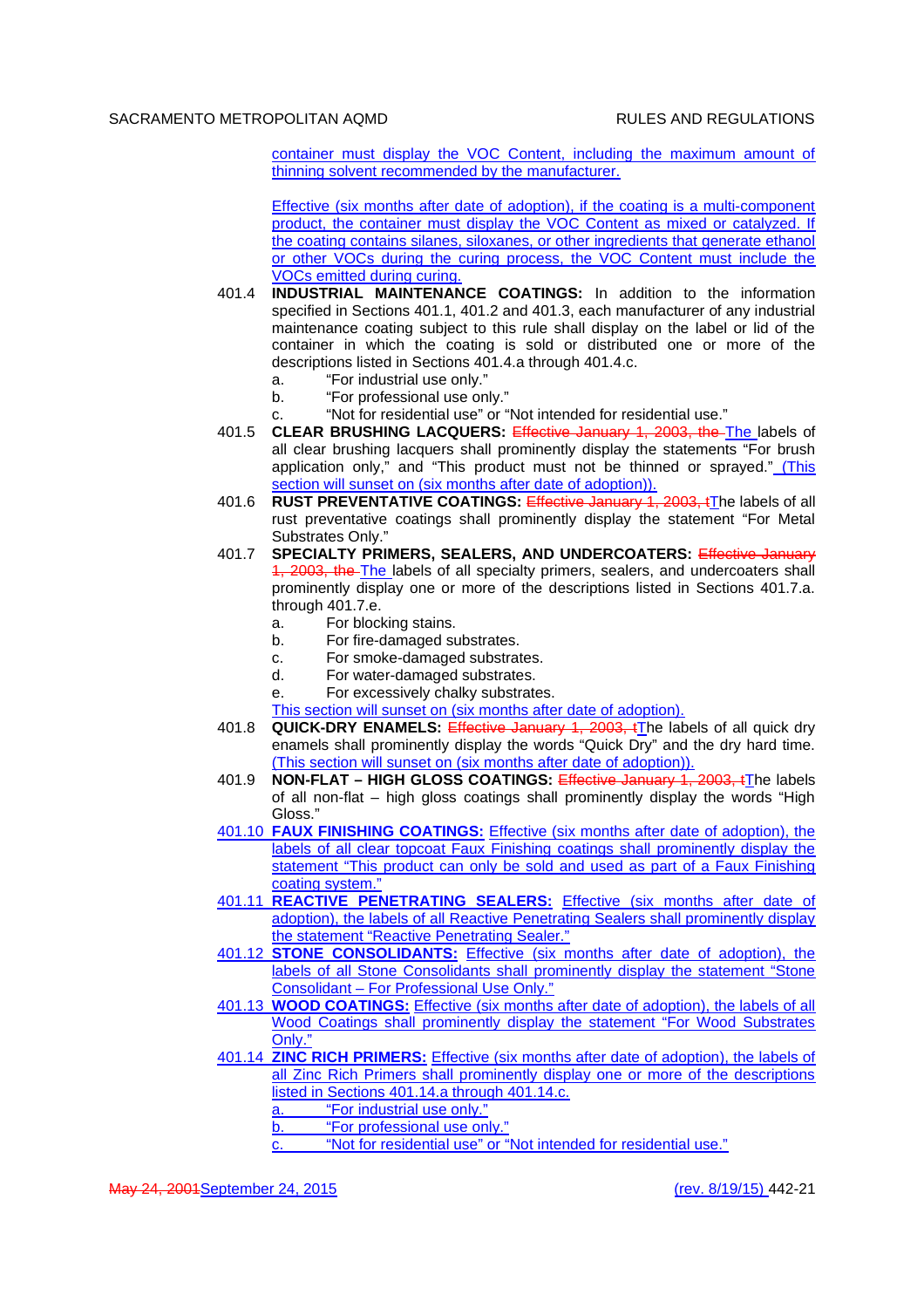- 402 **CALCULATION OF VOC CONTENT:** For the purpose of determining compliance with the VOC content limits in the tTable 1 in Section 301, the VOC content of a coating shall be determined by using the procedures described in Sections 402.1 or 402.2, as appropriate. The VOC content of a tint base shall be determined without colorant that is added after the tint base is manufactured. If the manufacturer does not recommend thinning, the VOC Content must be calculated for the product as supplied. If the manufacturer recommends thinning, the VOC Content must be calculated including the maximum amount of thinning solvent recommended by the manufacturer. If the coating is a multi-component product, the VOC Content must be calculated as mixed or catalyzed. If the coating contains silanes, siloxanes, or other ingredients that generate ethanol or other VOCs during the curing process, the VOC Content must include the VOCs emitted during curing.
	- 402.1 VOC Regulatory: VOC Regulatory, as defined in Section 275, shall be determined using the following equation:With the exception of low solids coatings, determine the VOC content in grams of VOC per liter of coating thinned to the manufacturer's maximum recommendation, excluding the volume of any water and exempt compounds. Determine the VOC content using the following equation:

VOC Content Regulatory =  $(W_s - W_w - W_{ec}) / (V_m - V_w - V_{ec})$ 

| Where:                     | $VOC$ content Regulatory = $q$ rams of VOC<br>per liter of coating, excluding water and exempt |
|----------------------------|------------------------------------------------------------------------------------------------|
|                            | compounds, (also known as "Coating VOC")                                                       |
| $W_{\rm s}$                | weight of all volatiles, in grams                                                              |
| $W_w$                      | weight of water, in grams                                                                      |
| $W_{\text{ec}}$            | weight of exempt compounds, in                                                                 |
|                            | grams                                                                                          |
| $\mathsf{V}_{\mathsf{m}}$  | volume of coating, in liters                                                                   |
| $\mathsf{V}_{\mathsf{w}}$  | volume of water, in liters                                                                     |
| $\mathsf{V}_{\mathsf{ec}}$ | volume of exempt compounds,                                                                    |
|                            | in liters                                                                                      |

402.2 VOC Actual: VOC Actual, as defined in Section 273, shall be determined using the following equation: For low solids coatings, determine the VOC content in units of grams of VOC per liter of coating thinned to the manufacturer's maximum recommendation, including the volume of any water and exempt compounds. Determine the VOC content using the following equation:

VOC Actual Content<sub>ls</sub> =  $(W_s - W_w - W_{ec}) / (V_m)$ 

| Where:                    | VOC Actualcontent<br>₩Q€<br><del>the</del><br>$\sim$ $\sim$<br>content of a low solids coating in grams of VOC<br>per liter of coating, (also known as "Material<br>VOC") |
|---------------------------|---------------------------------------------------------------------------------------------------------------------------------------------------------------------------|
| $W_{\rm s}$               | weight of all volatiles, in grams                                                                                                                                         |
| $W_w$                     | weight of water, in grams                                                                                                                                                 |
| $W_{\rm ec}$              | weight of exempt compounds, in grams                                                                                                                                      |
| $\mathsf{V}_{\mathsf{m}}$ | volume of coating, in liters                                                                                                                                              |

#### **500 MONITORING AND RECORDS**

#### 501 **REPORTING REQUIREMENTS:**

501.1 **CLEAR BRUSHING LACQUERS:** Each manufacturer of clear brushing lacquers shall, on or before April 1 of each calendar year beginning in the year 2004, submit an annual report to the Executive Officer of the California Air Resources Board. The report shall specify the number of gallons of clear brushing lacquers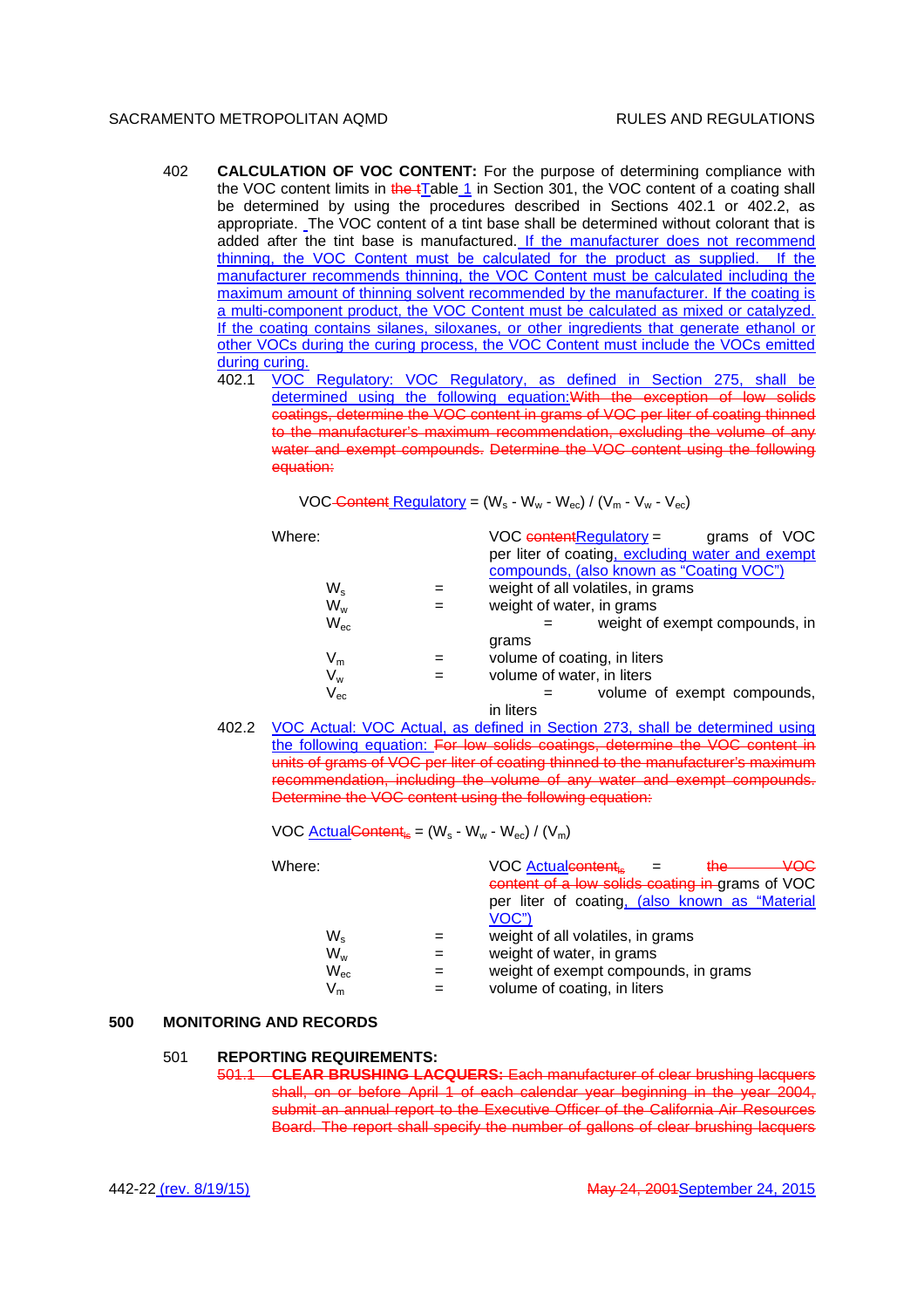sold in California during the preceding calendar year, and shall describe the method used by the manufacturer to calculate State sales.

- 501.2 **RUST PREVENTATIVE COATINGS:** Each manufacturer of rust preventative coatings shall, on or before April 1 of each calendar year beginning in the year 2004, submit an annual report to the Executive Officer of the California Air Resources Board. The report shall specify the number of gallons of rust preventative coatings sold in California during the preceding calendar year, and shall describe the method used by the manufacturer to calculate State sales.
- 501.3 **SPECIALTY PRIMERS, SEALERS, AND UNDERCOATERS:** Each manufacturer of specialty primers, sealers, and undercoaters shall, on or before April 1 of each calendar year beginning in the year 2004, submit an annual report to the Executive Officer of the California Air Resources Board. The report shall specify the number of gallons of specialty primers, sealers, and undercoaters sold in California during the preceding calendar year, and shall describe the method used by the manufacturer to calculate State sales.
- 501.4 **TOXIC EXEMPT COMPOUNDS:** For each architectural coating that contains perchloroethylene or methylene chloride, the manufacturer shall, on or before April 1 of each calendar year beginning in the year 2004, report to the Executive Officer of the California Air Resources Board the following information for products sold in California during the preceding year:
	- the product brand name and a copy of the product label with legible usage instructions;
	- the product category listed in the table in Section 301 to which the coating belongs;
	- the total sales in California during the calendar year to the nearest gallon;
	- the volume percent, to the nearest 0.10 percent, of perchloroethylene and methylene chloride in the coating.
- 501.5 **RECYCLED COATING:** Manufacturers of recycled coatings must submit a letter to the Executive Officer of the California Air Resources Board certifying their status as a Recycled Paint Manufacturer. The manufacturer shall, on or before April 1 of each calendar year beginning in the year 2004, submit an annual report to the Executive Officer of the California Air Resources Board. The report shall include, for all recycled coatings, the total number of gallons distributed in California during the preceding year, and shall describe the method used by the manufacturer to calculate California's distribution.
- 501.6 **BITUMINOUS COATINGS:** Each manufacturer of bituminous roof coatings or bituminous roof primers shall, on or before April 1 of each calendar year beginning in the year 2004, submit an annual report to the Executive Officer of the California Air Resources Board. The report shall specify the number of gallons of bituminous roof coatings or bituminous roof primers sold in California during the preceding calendar year, and shall describe the method used by the manufacturer to calculate California's sales.
- 501.1 **ARB REQUEST OF SALES DATA:** A responsible official from each manufacturer shall upon request of the Executive Officer of the ARB, or his or her delegate, provide data concerning the distribution and sales of architectural coatings. The responsible official shall within 180 days provide information including, but not limited to:

a. the name and mailing address of the manufacturer;

b. the name, address and telephone number of a contact person;

- c. the name of the coating product as it appears on the label and the applicable coating category;
- d. whether the product is marketed for interior or exterior use or both;
- the number of gallons sold in California in containers greater than one liter (1.057 quart) and equal to or less than one liter (1.057 quart);
- the VOC Actual content and VOC Regulatory content in grams per liter. If thinning is recommended, list the VOC Actual content and VOC Regulatory content after maximum recommended thinning. If containers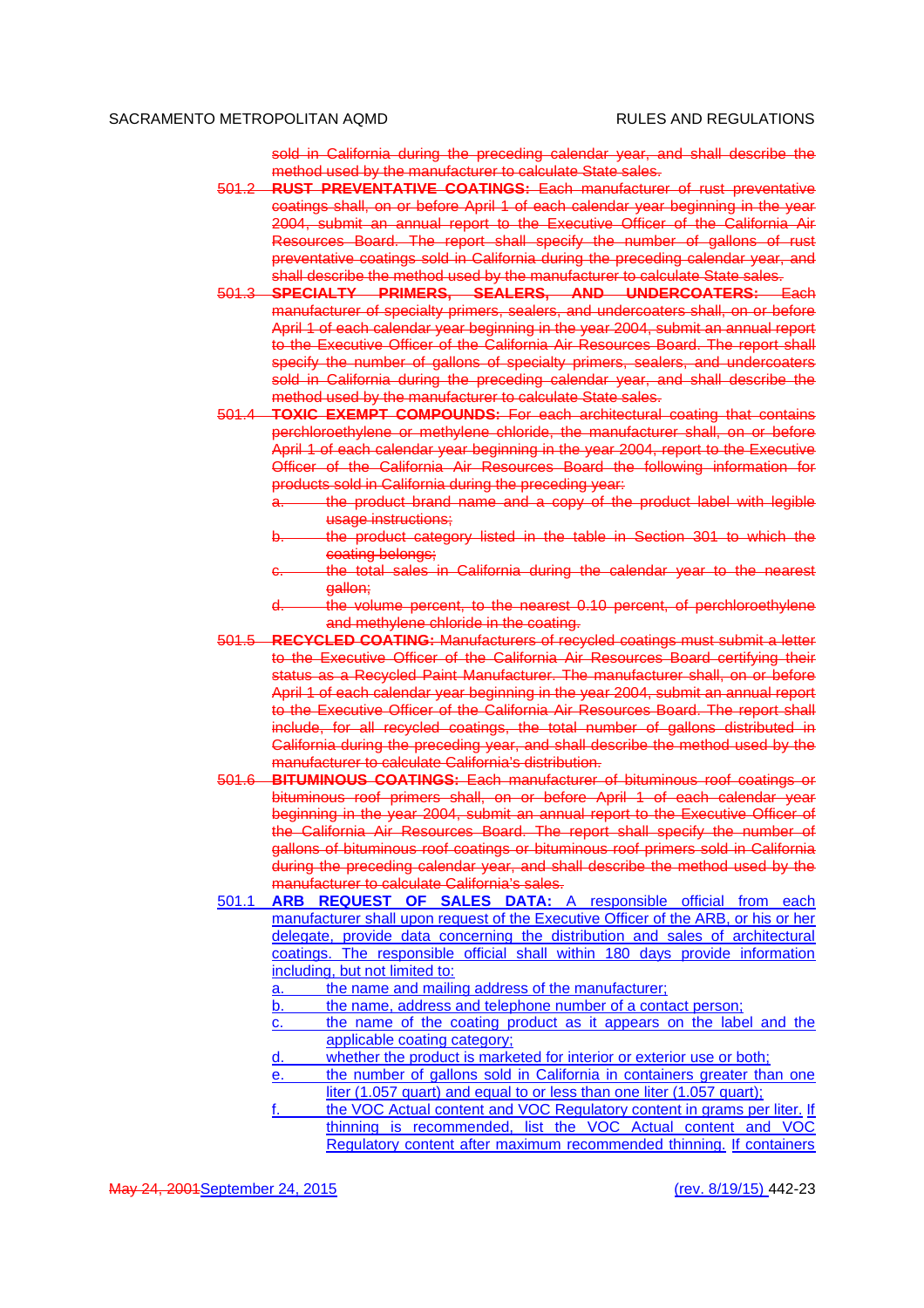- less than one liter have a different VOC content than containers greater than one liter, list separately. If the coating is a multi-component product, provide the VOC content as mixed or catalyzed;
- the names and CAS numbers of the VOC constituents in the product;
- h. the names and CAS numbers of any compound in the product specifically exempted from the VOC definition, as referenced in Section  $221:$
- whether the product is marketed as solvent-borne, waterborne, or 100% solids;
- description of resin or binder in the product:
- k. whether the coating is single-component or multi-component product;
	- the density of the product in pounds per gallon;
- m. the percent by weight of: solids, all volatile materials, water, and any compounds in the product specifically exempted from the VOC definition, as referenced in Section 221;
- n. the percent by volume of: solids, water, and any compounds in the product specifically exempted from the VOC definition, as referenced in Section 221.
- 501.2 All sales data listed under Section 501.1 shall be maintained by the responsible official for a minimum of three years. Sales data submitted by the responsible official to the Executive Officer of the ARB may be claimed as confidential, and such information shall be handled in accordance with the procedures specified in Title 17, California Code of Regulations Sections 91000-91022.
- 501.3 **DISTRICT INFORMATION REQUEST:** Section 501.1 does not limit the Air Pollution Control Officer's authority to request any manufacturer, supplier, wholesaler, or distributor to provide information pursuant to California Health and Safety Code Sections 40701(g) and 42303.2.

## 502 **TESTING PROCEDURES:**

- 502.1 **VOC CONTENT:** To determine the physical properties of a coating in order to perform the calculation in Section 402, the reference method for VOC content is U.S. Environmental Protection Agency Method 24, incorporated by reference in Section 502.4.k, except as provided in Sections 502.2 and 502.3. An alternative method to determine the VOC content of coatings is South Coast Air Quality Management District Method 304-91 (Revised February 1996), incorporated by reference in Section 502.4.l. The exempt compounds content shall be determined by South Coast Air Quality Management District Method 303-91 (Revised August 19961993), BAAQMD Method 43 (Revised 1996), or BAAQMD Method 41 (Revised 1995), as applicable, incorporated by reference in Sections 502.4.j, 502.4.h, and 502.4.i, respectively. To determine the VOC content of a coating, the manufacturer may use U.S. Environmental Protection Agency Method 24, or an alternative method as provided in Section 502.2, formulation data, or any other reasonable means for predicting that the coating has been formulated as intended (e.g. quality assurance checks, recordkeeping). However, if there are any inconsistencies between the results of a Method 24 test and any other means for determining VOC content, the Method 24 test results will govern, except when an alternative method is approved as specified in Section 502.2. The District Air Pollution Control Officer may require the manufacturer to conduct a Method 24 analysis.
- 502.2 **ALTERNATIVE TEST METHODS:** Other test methods demonstrated to provide results that are acceptable for purposes of determining compliance with Section 502.1, after review and approved in writing by the staffs of the District, the California Air Resources Board, and the U.S. Environmental Protection Agency, may also be used.
- 502.3 **METHACRYLATE TRAFFIC MARKING COATINGS:** Analysis of methacrylate multicomponent coatings used as traffic marking coatings shall be conducted according to a modification of U.S. Environmental Protection Agency Method 24 (40 CFR 59, subpart D, Appendix A), incorporated by reference in Section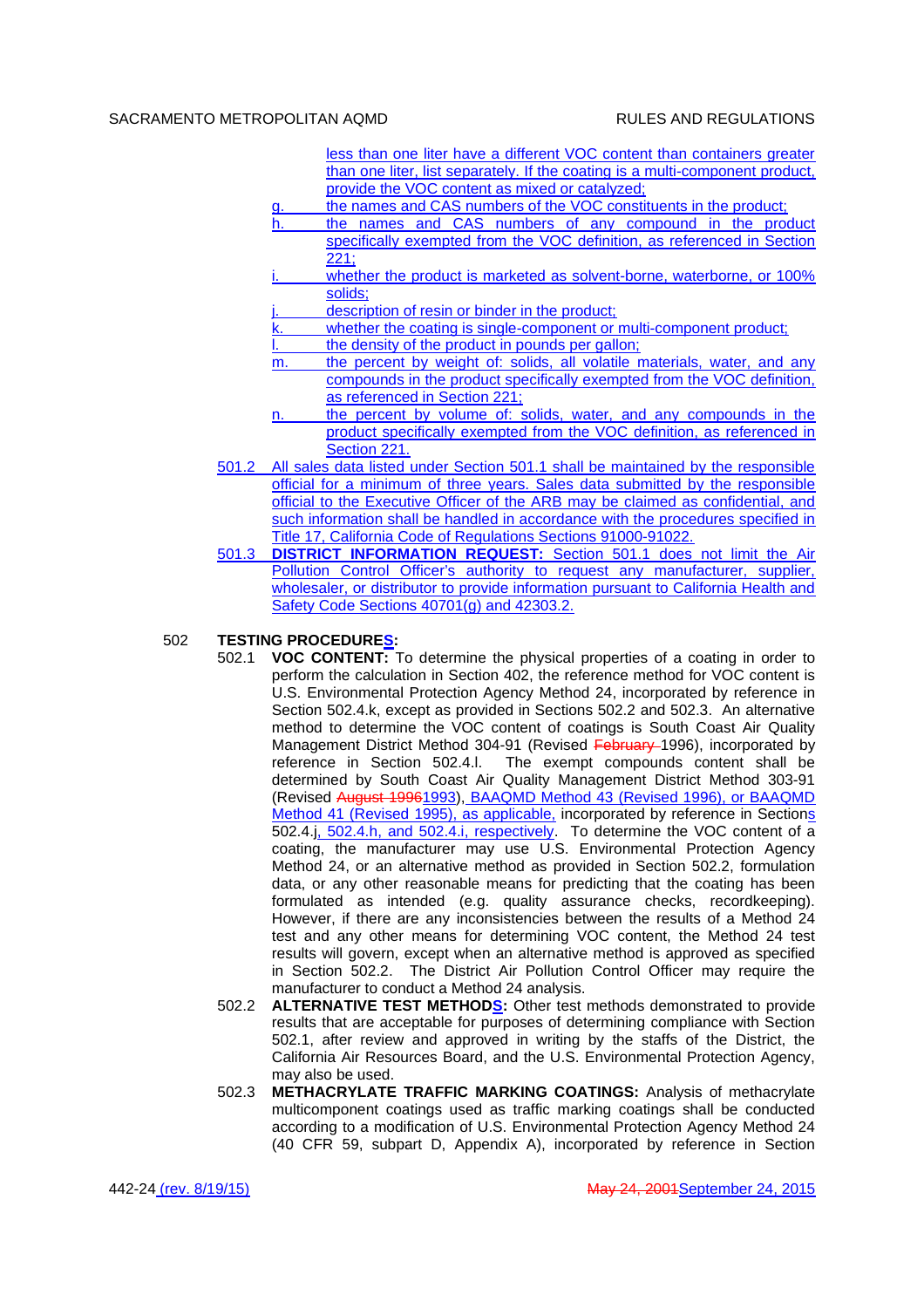502.4.m. This method has not been approved for methacrylate multicomponent coatings used for purposes other than as traffic marking coatings or for other classes of multicomponent coatings.

- 502.4 **TEST METHODS:** The following test methods are incorporated by reference herein, and shall be used to test coatings subject to provisions of this rule:
	- a. **Flame Spread Index:** The flame spread index of a fire-retardant coating shall be determined by ASTM Designation E-84-9913a, "Standard Test Method for Surface Burning Characteristics of Building Materials," (August 2012), (see Section 2240, Fire-Retardant Coating). (This section will sunset on (six months after date of adoption)).
	- b. **Fire Resistance Rating:** The fire resistance rating of a fire-resistive coating shall be determined by ASTM Designation E-119-9812a, "Standard Test Methods for Fire Tests of Building Construction Materials, " (July 2012), (see Section 22349, Fire-Resistive Coating).
	- c. **Gloss Determination:** The gloss of a coating shall be determined by ASTM Designation D 523-89 08(1999), "Standard Test Method for Specular Gloss," (June 2008), (see Sections 2251, 24034, and 24135 and 240, Flat Coating, Nonflat Coating, and Nonflat-High Gloss Coating, and Quick-Dry Enamels).
		- 1. Gloss Determination for Quick Dry Enamel: The gloss of a Quick Dry Enamel shall be determined by ASTM D 523-08, "Standard Test Method for Specular Gloss" (July 2008), (See Section 248, Quick Dry Enamel. (This section will sunset on (six months after date of adoption)).
	- d. **Metal Content of Coatings:** The metallic content of a coating shall be determined by South Coast Air Quality Management District Method 318- 95, "Determination of Weight Percent Elemental Metal in Coatings by X-Ray Diffraction," South Coast Air Quality Management District "Laboratory Methods of Analysis for Enforcement Samples," (see Sections-232 203, 222, and 238, Aluminum Roof, Faux Finishing, and Metallic Pigmented Coatings).
	- e. **Acid Content of Coatings:** The acid content of a coating shall be determined by ASTM Designation D-1613-9606(2012), "Standard Test Method for Acidity in Volatile Solvents and Chemical Intermediates Used in Paint, Varnish, Lacquer, and Related Products," (June 2012), (see Section 24638, Pre-Treatment Wash Primers).
	- f. **Drying Times:** The set-to-touch, dry-hard, dry-to-touch, and dry-torecoat times of a coating shall be determined by ASTM Designation D 1640-9503(2009), "Standard Test Methods for Drying, Curing, or Film Formation of Organic Coatings at Room Temperature, " (August 2009), (see Section  $2480$  and  $2494$ , Quick-Dry Enamel and Quick-Dry Primer, Sealer, and Undercoater). The tack-free time of a quick-dry enamel coating shall be determined by the Mechanical Test Method of ASTM Designation D-1640-9503(2009). (This section will sunset on (six months after date of adoption)).
	- g. **Surface Chalkiness:** The chalkiness of a surface shall be determined using ASTM Designation D-4214-9807, "Standard test Methods for Evaluating the Degree of Chalking of Exterior Paint Films," (July 2007), (see Section 26152, Specialty Primer, Sealer, and Undercoater). (This section will sunset on (six months after date of adoption)).
	- h. **Exempt Compounds Siloxanes:** Exempt compounds that are cyclic, branched, or linear completely methylated siloxanes, shall be analyzed as exempt compounds for compliance with Section 502 by Bay Area Air Quality Management District Method 43, "Determination of Volatile Methylsiloxanes in Solvent-Based Coatings, Inks, and Related Materials," Bay Area Air Quality Management District Manual of Procedures, Volume III, adopted 11/6/96, (see Section 27264, Volatile Organic Compounds and Section 502.1).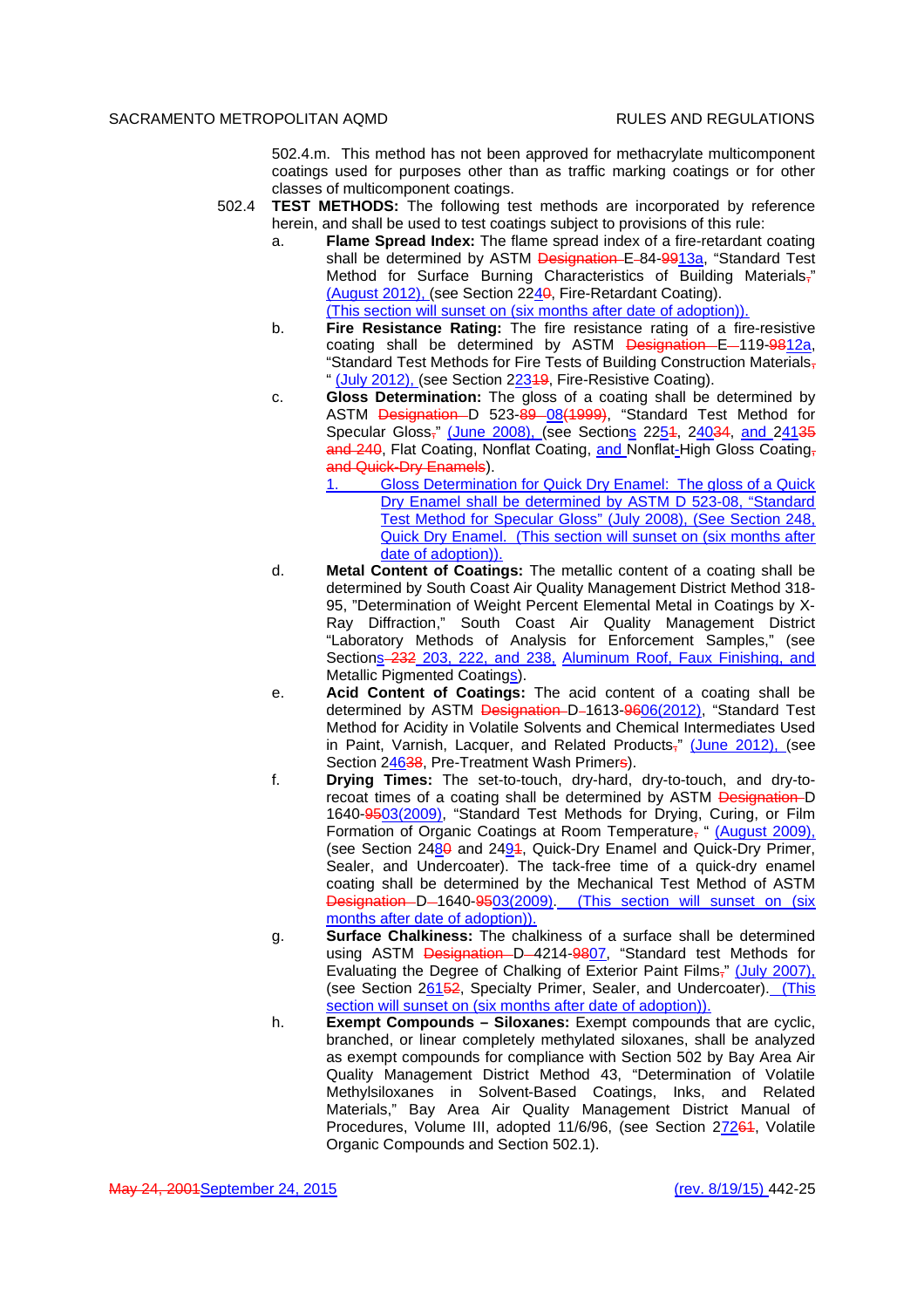- i. **Exempt Compounds Parachlorobenzotrifluoride (PCBTF):** The exempt compound parachlorobenzotrifluoride, shall be analyzed as an exempt compound for compliance with Section 502 by Bay Area Air Quality Management District Method 41, "Determination of Volatile Organic Compounds in Solvent-Based Coatings and Related Materials Containing Parachlorobenzotrifluoride, Bay Area Air Quality Management District Manual of Procedures, Volume III, adopted 12/20/95, (see Section 27264, Volatile Organic Compound and Section 502.1).
- j. **Exempt Compounds:** The content of compounds exempt under U.S. Environmental Protection Agency Method 24 shall be analyzed by South Coast Air Quality Management District Method 3043-91 (Revised 1993), "Determination of eExempt eCompounds," South Coast Air Quality Management District "Laboratory Methods of Analysis for Enforcement Samples, (see Section 27264, Volatile Organic Compound and Section 502.1.
- k. **VOC Content of Coatings:** The VOC content of a coating shall be determined by U.S. Environmental Protection Agency Method 24 as it exists in appendix A of 40 Code of Federal Regulations (CFR) part 60, "Determination of Volatile Matter Content, Water Content, Density, Volume Solids, and Weight Solids of Surface Coatings," (see Section 502.1)
- li. **Alternative VOC Content of Coatings:** The VOC content of coatings may be analyzed either by U.S. Environmental Protection Agency Method 24 or South Coast Air Quality Management District Method 304- 91 (Revised 1996), "Determination of Volatile Organic Compounds (VOC) in Various Materials," South Coast Air Quality Management District "Laboratory Methods of Analysis for Enforcement Samples," (see Section 502.1)
- m. **Methacrylate Traffic Marking Coatings:** The VOC content of methacrylate multicomponent coatings used as traffic marking coatings shall be analyzed by the procedures in 40 CFR part 59, subpart D, appendix A, "Determination of Volatile Matter Content of Methacrylate Multicomponent Coatings Used as Traffic Marking Coatings,  $\frac{a}{2}$ "(September 11, 1998), (see Section 502.43).
- n. **Hydrostatic Pressure for Basement Specialty Coatings**: ASTM D7088-08, "Standard Practice for Resistance to Hydrostatic Pressure for Coatings Used in Below Grade Applications Applied to Masonry" (June 2008), (see Section 208.1, Basement Specialty Coating).
- **Tub and Tile Refinish Coating Adhesion: ASTM D4585-07, "Standard** Practice for Testing Water Resistance of Coatings Using Controlled Condensation" and ASTM D3359-09e2, "Standard Test Methods for Measuring Adhesion by Tape Test" (June 2009), (see Section 268.4, Tub and Tile Refinish Coating).
- p. **Tub and Tile Refinish Coating Hardness**: ASTM D3363-05(2011)e2, "Standard Test Method for Film Hardness by Pencil Test" (June 2011), (see Section 268.1, Tub and Tile Refinish Coating).
- q. **Tub and Tile Refinish Coating Abrasion Resistance**: ASTM D4060- 10, "Standard Test Methods for Abrasion Resistance of Organic Coatings by the Taber Abraser" (February 2010), (see Section 268.2, Tub and Tile Refinish Coating).
- Tub and Tile Refinish Coating Water Resistance: ASTM D4585-07, "Standard Practice for Testing Water Resistance of Coatings Using Controlled Condensation" (June 2007), and ASTM D714-02(2009), "Standard Test Method for Evaluating Degree of Blistering of Paints" (July 2009), (see Section 268.3, Tub and Tile Refinish Coating).
- Waterproofing Membrane: ASTM C836/C836M-12, Specification for High Solids Content, Cold Liquid-Applied Elastomeric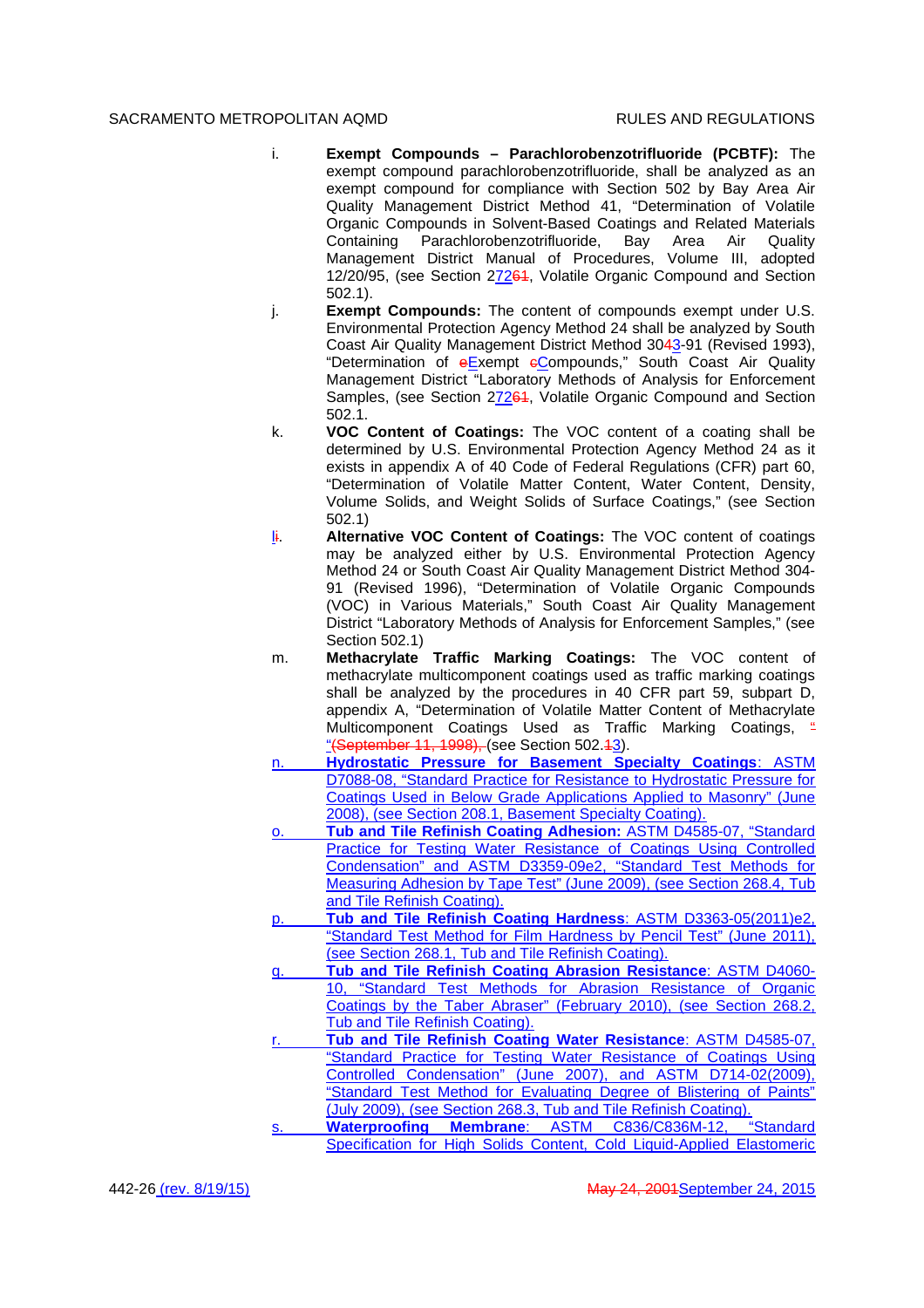Waterproofing Membrane for Use with Separate Wearing Course" (May 2012), (see Section 277, Waterproofing Membrane).

- t. **Mold and Mildew Growth for Basement Specialty Coatings**: ASTM D3273-12, "Standard Test Method for Resistance to Growth of Mold on the Surface of Interior Coatings in an Environmental Chamber" (February 2012) and ASTM D3274-09e1, "Standard Test Method for Evaluating Degree of Surface Disfigurement of Paint Films by Fungal or Algal Growth, or Soil and Dirt Accumulation" (March 2009), (see Section 208.2, Basement Specialty Coating).
- u. **Reactive Penetrating Sealer Water Repellency:** ASTM C67-12, "Standard Test Methods for Sampling and Testing Brick and Structural Clay Tile" (June 2012); or ASTM C97/C97M-09, "Standard Test Methods for Absorption and Bulk Specific Gravity of Dimension Stone" (April 2009); or ASTM C140-13, "Standard Test Methods for Sampling and Testing Concrete Masonry Units and Related Units" (March 2013), (see Section 250.1, Reactive Penetrating Sealer).
- v. **Reactive Penetrating Sealer Water Vapor Transmission:** ASTM E96/E96M-12, "Standard Test Method for Water Vapor Transmission of Materials" (December 2012), (see Section 250.2, Reactive Penetrating Sealer).
- w. **Reactive Penetrating Sealer Chloride Screening Applications:** National Cooperative Highway Research Report 244 (1981), "Concrete Sealers for the Protection of Bridge Structures" (see Section 250.3, Reactive Penetrating Sealer).
- **Stone Consolidants: ASTM E2167-01(2008), "Standard Guide for** Selection and Use of Stone Consolidants" (September 2008), (see Section 263, Stone Consolidant).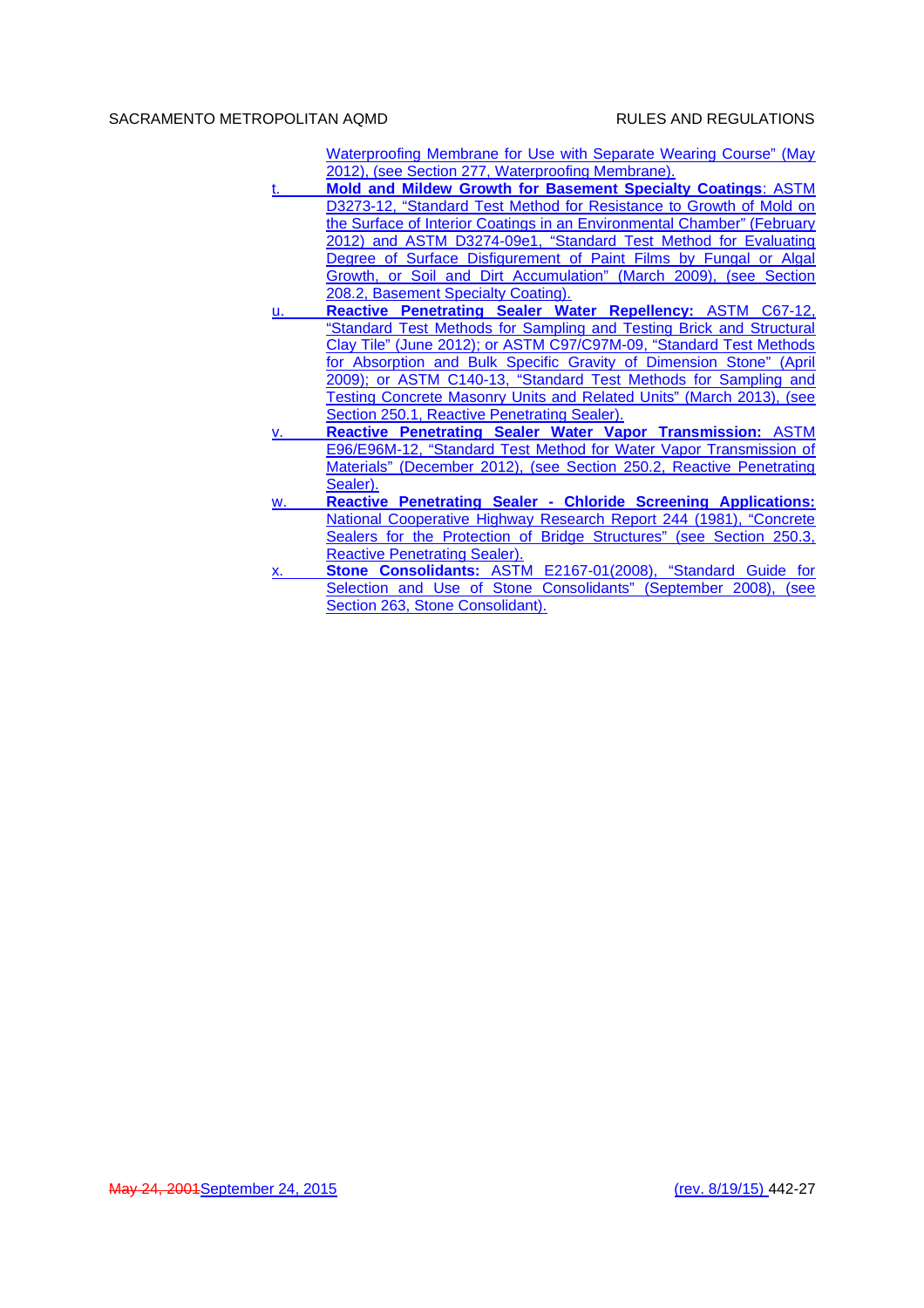## **Appendix A AVERAGING PROVISION**

## **A.1 AVERAGING PROVISION**

A.1 The manufacturer shall demonstrate that actual emissions from the coatings being averaged are less than or equal to the allowable emissions, for the specified compliance period using the following equation:

$$
\frac{1}{2} \cdot \frac{1}{2} \cdot \frac{1}{2} = 1
$$
\nWhere:

\n

| n | 2 |
|---|---|
| n | 2 |
| n | 2 |
| n | 2 |
| n | 2 |
| n | 3 |
| n | 4 |
| n | 5 |
| n | 6 |
| n | 7 |
| n | 8 |
| n | 9 |
| n | 1 |
| n | 1 |
| n | 1 |
| n | 1 |
| n | 1 |
| n | 1 |
| n | 1 |
| n | 1 |
| n | 1 |
| n | 1 |
| n | 1 |
| n | 1 |
| n | 1 |
| n | 1 |
| n | 1 |
| n | 1 |
| n | 1 |
| n | 1 |
| n | 1 |
| n | 1 |
| n | 1 |
| n | 1 |
| n | 1 |
| n | 1 |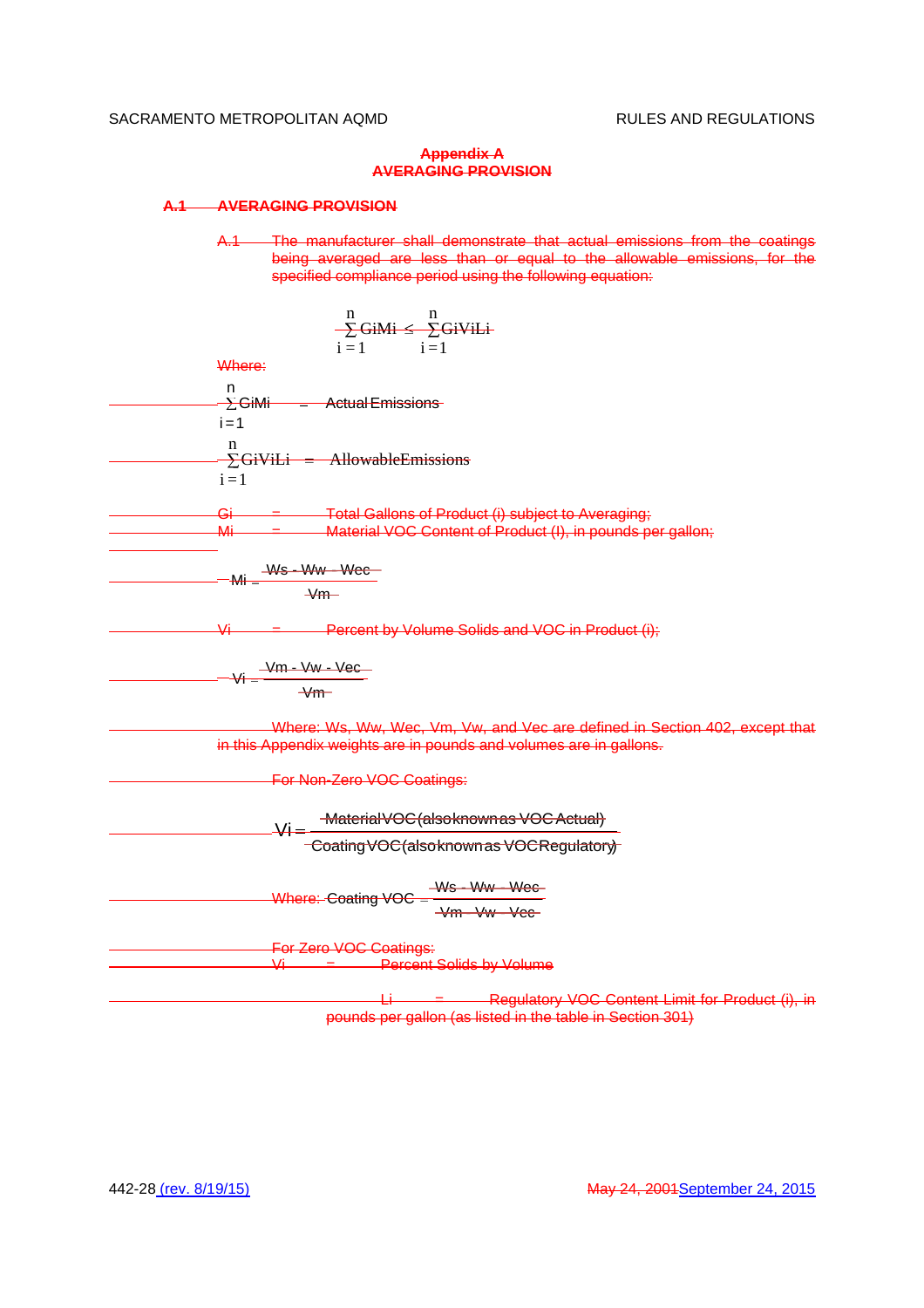The averaging is limited to coatings that are designated by the manufacturer. Any coating not designated in the averaging Program shall comply with the VOC limit in the table in Section 301. The manufacturer shall not include any quantity of coatings that it knows or should have known will not be used in California, if statewide coatings data are used. If district-specific coatings data are used, the manufacturer shall not include any quantity of coatings that it knows or should have known will not be used in the District.

A.1.1 In addition to the requirements specified in Section A.1, manufacturers shall not include in an Averaging Program any coating with a VOC content in excess of the following maximum VOC content, for the applicable categories.

| <b>Averaging Categories and VOC Ceiling (Maximum VOC Allowed)</b>                |                                                                                           |                                                         |  |
|----------------------------------------------------------------------------------|-------------------------------------------------------------------------------------------|---------------------------------------------------------|--|
| <del>Category</del>                                                              | <b>Rule</b><br><b>VOC Limit</b><br>(In effect of<br>effective<br>1/1/2003 or<br>4/1/2004) | <del>Averaging</del><br><b>VOC Ceiling</b><br>(Maximum) |  |
| <b>Flat Coating</b>                                                              | <del>100</del>                                                                            | 250                                                     |  |
| <b>Nonflat Goating</b>                                                           | <del>150</del>                                                                            | <del>250</del>                                          |  |
| <b>Floor Coatings</b>                                                            | 250                                                                                       | 400                                                     |  |
| <b>Industrial</b><br><b>Maintenance</b><br><b>Coatings</b>                       | 250                                                                                       | 420                                                     |  |
| Primers, Sealers, and<br>Undercoaters                                            | 200                                                                                       | 350                                                     |  |
| Primers,<br><del>Quick-Dry -</del><br><del>Sealers,</del><br>and<br>Undercoaters | 200                                                                                       | 450                                                     |  |
| Quick-Dry Enamels                                                                | 250                                                                                       | 400                                                     |  |
| <b>Roof Coatings</b>                                                             | <del>250</del>                                                                            | <del>300</del>                                          |  |
| <del>Roof</del><br><b>Bituminous</b><br><b>Coatings</b>                          | 300                                                                                       | <del>300</del>                                          |  |
| <del>Preventative</del><br><del>Rust</del><br><b>Coatings</b>                    | 400                                                                                       | 400                                                     |  |
| <del>Stains</del>                                                                | 250                                                                                       | 350                                                     |  |
| <b>Waterproofing Sealers</b>                                                     | 250                                                                                       | 400                                                     |  |

## **A.2 AVERAGING PROGRAM (PROGRAM)**

At least six months prior to the start of the compliance period, manufacturers shall submit an Averaging Program to the Executive Officer of the Air Resources Board. As used in this Appendix A, "Executive Officer" means the Executive Officer of the Air Resources Board. Averaging may not be implemented until the Program is approved in writing by the Executive Officer.

Within 45 days of submittal of a complete Program, the Executive Officer shall either approve or disapprove the Program. The Program applicant and the Executive Officer may agree to an extension of time for the Executive Officer to take action on the Program.

#### **A.3 GENERAL REQUIREMENTS**

The Program shall include all necessary information for the Executive Officer to make a determination as to whether the manufacturer may comply with the averaging requirements over the specified compliance period in an enforceable manner. Such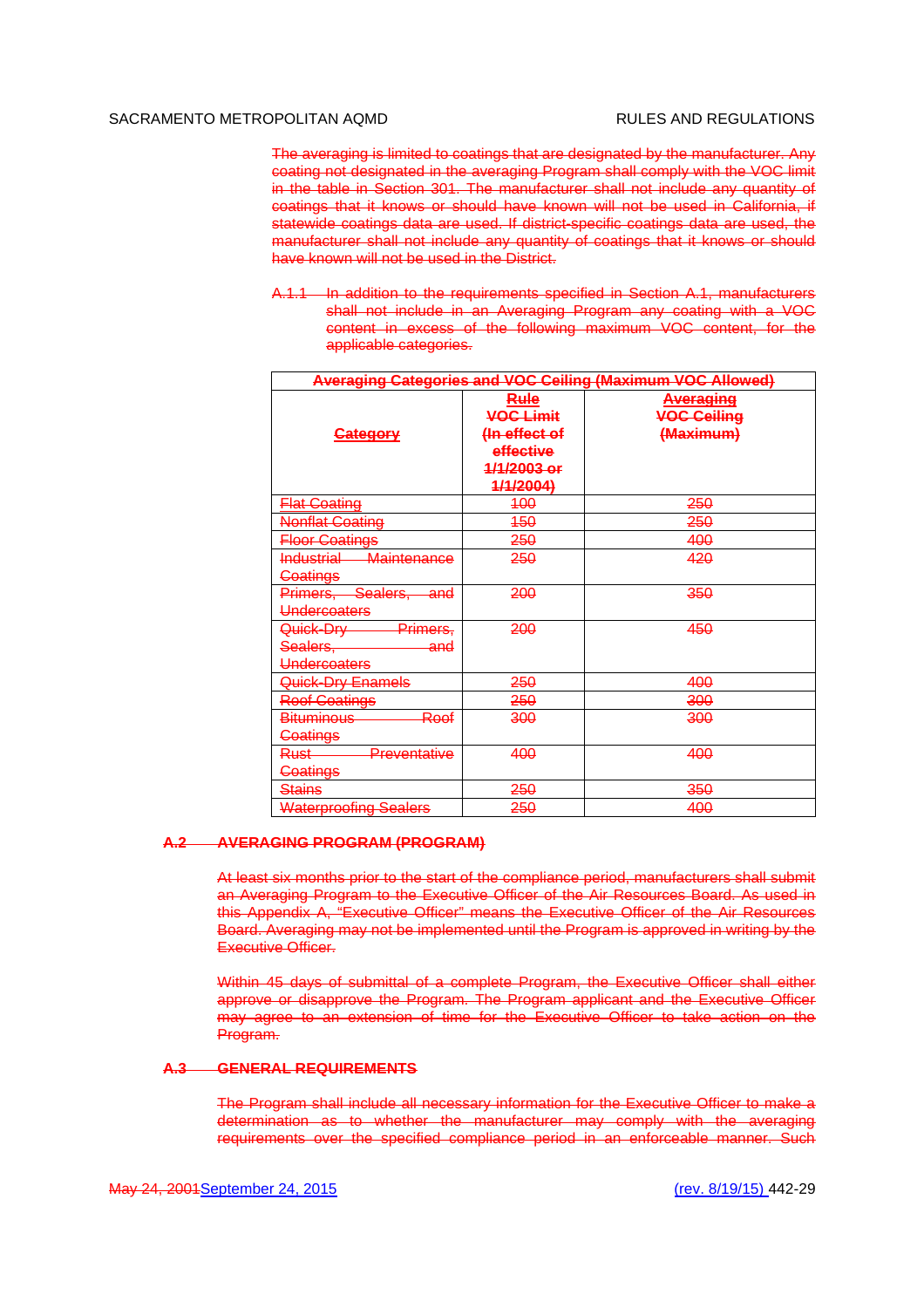information shall include, but is not limited to, the following:

|                                                                  | A.3.1 An identification of the contact persons, telephone numbers, and              |
|------------------------------------------------------------------|-------------------------------------------------------------------------------------|
| name of the manufacturer who is submitting the Program.          |                                                                                     |
|                                                                  | A.3.2 An identification of each coating that has been selected by the               |
|                                                                  | manufacturer for inclusion in this program that exceeds the applicable VOC limit    |
|                                                                  | in the table in Section 301, its VOC content specified in units of both VOC actual  |
| and VOC regulatory, and the designation of the coating category. |                                                                                     |
|                                                                  | A.3.3 A detailed demonstration showing that the projected actual                    |
|                                                                  | emissions will not exceed the allowable emissions for a single compliance period    |
|                                                                  | that the Program will be in effect. In addition, the demonstration shall include    |
|                                                                  | VOC content information for each coating that is below the compliance limit in the  |
|                                                                  | table in Section 301. The demonstration shall use the equation specified in         |
|                                                                  | Section A.1 of this Appendix for projecting the actual emissions and allowable      |
|                                                                  | emissions during each compliance period. The demonstration shall also include       |
|                                                                  | all VOC content levels and projected volume sold within the State for each          |
|                                                                  | coating listed in the Program during each compliance period. The requested data     |
| can be summarized in a matrix form.                              |                                                                                     |
|                                                                  | A.3.4 A specification of the compliance period(s) and applicable                    |
|                                                                  | reporting dates. The length of the compliance period shall not be more than one     |
| year or less than six months.                                    |                                                                                     |
|                                                                  | A.3.5 An identification and description of all records to be made                   |
| under Section A.3.6.                                             | available to the Executive Officer upon request, if different than those identified |
|                                                                  | A.3.6 An identification and description of specific records to be used in           |
|                                                                  | calculating emissions for the Program and subsequent reporting, and a detailed      |
|                                                                  | explanation as to how those records will be used by the manufacturer to verify      |
| compliance with the averaging requirements.                      |                                                                                     |
|                                                                  | A.3.7 A statement, signed by a responsible party for the manufacturer, that all     |
|                                                                  | information submitted is true and correct, and that records will be made available  |
| to the Executive Officer upon request.                           |                                                                                     |
|                                                                  |                                                                                     |
| <b>REPORTING REQUIREMENTS</b><br>А. 4                            |                                                                                     |
|                                                                  |                                                                                     |

- A.4.1 For every single compliance period, the manufacturer shall submit a mid-term report listing all coatings subject to averaging during the first half of the compliance period, detailed analysis of the actual and allowable emissions at the end of the mid-term, and an explanation as to how the manufacturer intends to achieve compliance by the end of the compliance period. The report shall be signed by the responsible party for the manufacturer, attesting that all information submitted is true and correct. The mid-term report shall be submitted within 45 days after the midway date of the compliance period. A manufacturer may request, in writing, an extension of up to 15 days for submittal of the mid-term report.
- A.4.2 Within 60 days after the end of the compliance period or upon termination of the Program, whichever is sooner, the manufacturer shall submit to the Executive Officer a report listing all coatings subject to averaging during the compliance period, providing a detailed demonstration of the balance between the actual and allowable emissions for the compliance period, any identification and description of specific records used by the manufacturer to verify compliance with the averaging requirement, and any other information requested by the Executive Officer to determine whether the manufacturer complied with the averaging requirements over the specified compliance period. The report shall be signed by the responsible party for the manufacturer, attesting that all information submitted is true and correct, and that records will be made available to the Executive Officer upon request. A manufacturer may request, in writing, an extension of up to 30 days for submittal of the final report.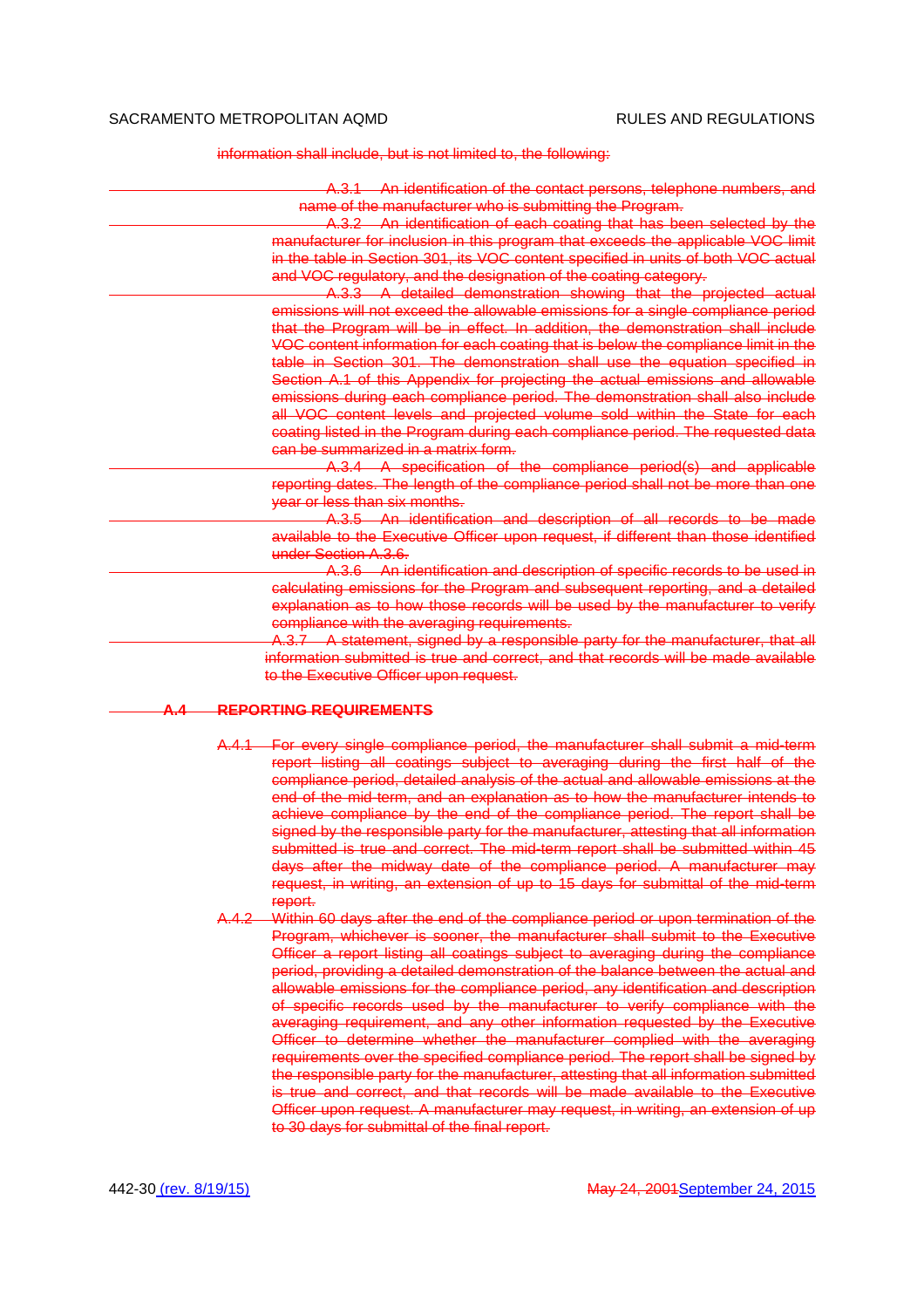### **A.5 RENEWAL OF A PROGRAM**

A Program automatically expires at the end of the compliance period. The manufacturer may request a renewal of the Program by submitting a renewal request that shall include an updated Program, meeting all applicable Program requirements. The renewal request will be considered conditionally approved until the Executive Officer makes a final decision to deny or approve the renewal request based on a determination of whether the manufacturer is likely to comply with the averaging requirements. The Executive Officer shall base such determination on all available information, including but not limited to, the mid-term and the final reports of the preceding compliance period. The Executive Officer shall make a decision to deny or approve a renewal request no later than 45 days from the date of the final report submittal, unless the manufacturer and the Executive Officer agree to an extension of time for the Executive Officer to take action on the renewal request.

#### **A.6 MODIFICATION OF A PROGRAM**

A manufacturer may request a modification of the Program at any time prior to the end of the compliance period. The Executive Officer shall take action to approve or disapprove the modification request no longer than 45 days from the date of its submittal. No modification of the compliance period shall be allowed. A Program need not be modified to specify additional coatings to be averaged that are below the applicable VOC limits.

### **A.7 TERMINATION OF A PROGRAM**

- A.7.1 A manufacturer may terminate its Program at any time by filing a written notification to the Executive Officer. The filing date shall be considered the effective date of the termination, and all other provisions of this rule including the VOC limits shall immediately thereafter apply. The manufacturer shall also submit a final report 60 days after the termination date. Any exceedance of the actual emissions over the allowable emissions over the period that the Program was in effect shall constitute a separate violation for each day of the entire compliance period.
- A.7.2 The Executive Officer may terminate a Program if any of the following circumstances occur:
	- A.7.2.1 The manufacturer violates the requirements of the approved Program, and at the end of the compliance period, the actual emissions exceed the allowable emissions.
	- A.7.2.2 The manufacturer demonstrates a recurring pattern of violations and has consistently failed to take the necessary steps to correct those violations.

### **A.8 CHANGE IN VOC LIMITS**

If the VOC limits of a coating listed in the Program are amended such that its effective date is less than one year from the date of adoption, the affected manufacturer may base its averaging on the prior limits of that coating until the end of the compliance period immediately following the date of adoption.

## **A.9 LABELING**

Each container of any coating that is included in averaging program, and that exceeds the applicable VOC limit in the table in Section 301 shall display the following statement: "This product is subject to architectural coatings averaging provisions in California." A symbol specified by the Executive Officer may be used as a substitute.